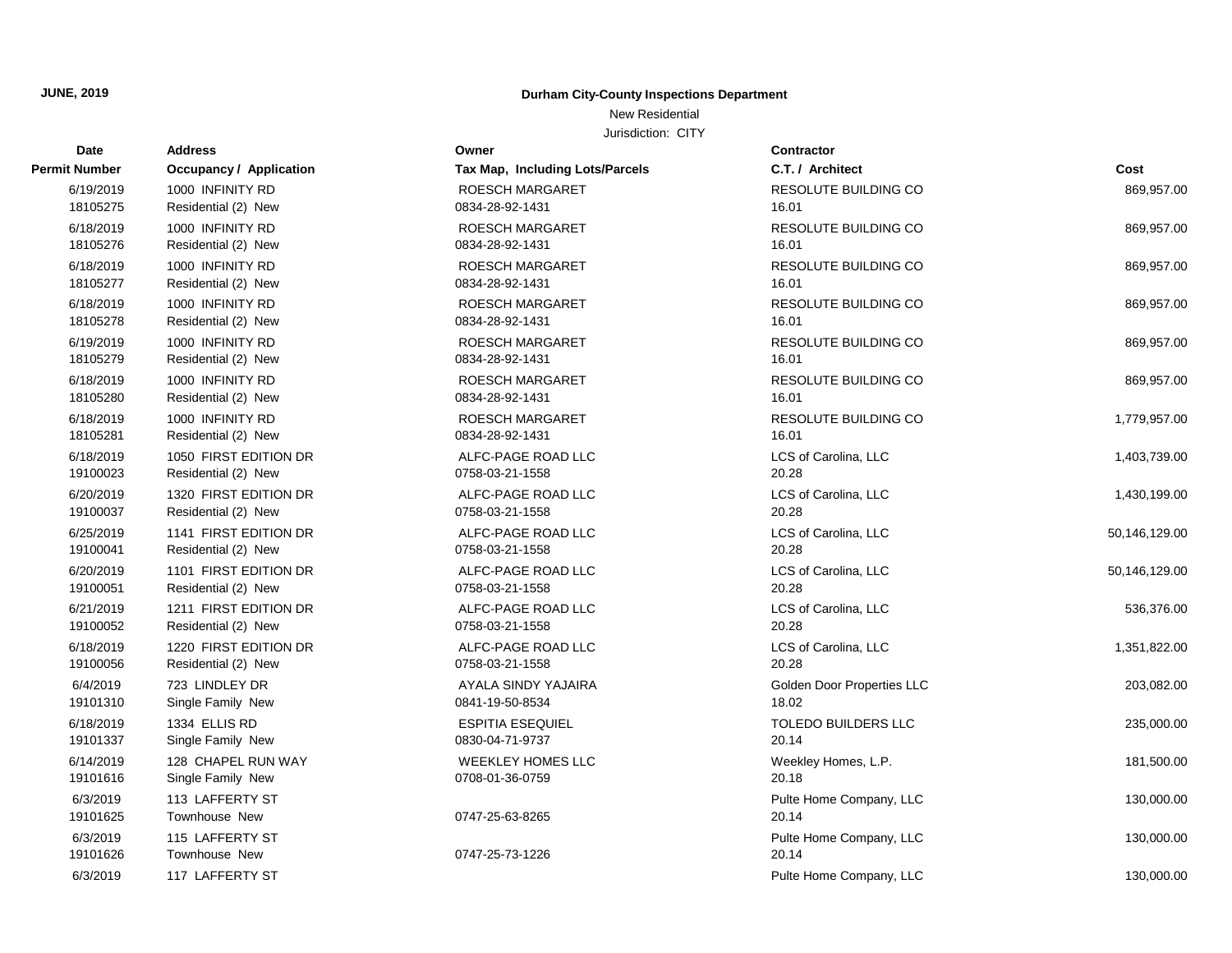New Residential

| <b>Date</b>   | <b>Address</b>                 | Owner                           | Contractor                           |            |
|---------------|--------------------------------|---------------------------------|--------------------------------------|------------|
| Permit Number | <b>Occupancy / Application</b> | Tax Map, Including Lots/Parcels | C.T. / Architect                     | Cost       |
| 19101627      | Townhouse New                  | 0747-25-73-4238                 | 20.14                                |            |
| 6/12/2019     | 1506 CHESTERFIELD LN           |                                 | Pulte Home Company, LLC              | 156,486.00 |
| 19101661      | <b>Townhouse New</b>           | 0747-25-64-1673                 | 20.14                                |            |
| 6/12/2019     | 1508 CHESTERFIELD LN           |                                 | Pulte Home Company, LLC              | 155,232.00 |
| 19101662      | <b>Townhouse New</b>           | 0747-25-64-3209                 | 20.14                                |            |
| 6/12/2019     | 1510 CHESTERFIELD LN           |                                 | Pulte Home Company, LLC              | 156,486.00 |
| 19101663      | Townhouse New                  | 0747-25-64-5161                 |                                      |            |
| 6/3/2019      | 1425 MERRION AVE               |                                 | Pulte Home Company, LLC              | 162,294.00 |
| 19101670      | <b>Townhouse New</b>           | 0747-25-46-8263                 | 20.14                                |            |
| 6/3/2019      | 1423 MERRION AVE               |                                 | Pulte Home Company, LLC              | 155,000.00 |
| 19101671      | Townhouse New                  | 0747-25-46-5232                 | 20.14                                |            |
| 6/3/2019      | 1421 MERRION AVE               |                                 | Pulte Home Company, LLC              | 155,000.00 |
| 19101672      | <b>Townhouse New</b>           | 0747-25-46-3202                 | 20.14                                |            |
| 6/3/2019      | 1419 MERRION AVE               |                                 | Pulte Home Company, LLC              | 155,000.00 |
| 19101673      | <b>Townhouse New</b>           | 0747-25-46-0281                 | 20.14                                |            |
| 6/3/2019      | 1417 MERRION AVE               |                                 | Pulte Home Company, LLC              | 159,126.00 |
| 19101674      | Townhouse New                  | 0747-25-36-8210                 | 20.14                                |            |
| 6/4/2019      | 217 MICHELANGELO PL            | <b>GHD-STERLING LLC</b>         | True Homes, LLC                      | 202,422.00 |
| 19101862      | Single Family New              | 0748-04-80-9666                 | 20.14                                |            |
| 6/4/2019      | 1407 FARM POND TRL             | M/I HOMES OF RALEIGH LLC        | M/I HOMES OF RALEIGH LLC             | 238,854.00 |
| 19101985      | Single Family New              | 0769-61-74-2132                 | 19.00                                |            |
| 6/6/2019      | 2032 W CLUB BLVD               | <b>GOTTSCHALK STEFAN ARIC</b>   | Pruitt Building Co.                  | 39,030.00  |
| 19102010      | Single Family New              | 0822-09-25-1345                 | 4.01                                 |            |
| 6/27/2019     | 2616 HOLLOWAY ST               | <b>MOSCATO DEBRA</b>            | JOSEPH H. MITCHELL JR.               | 108,372.00 |
| 19102014      | Single Family New              | 0841-34-38-6157                 | 18.02                                |            |
| 6/7/2019      | 1043 FLAGLER ST                | AVONDALE KS LLC                 | Elm Street Builders, LLC             | 164,604.00 |
| 19102028      | Townhouse New                  | 0728-01-46-3640                 | 20.22                                |            |
| 6/7/2019      | 1045 FLAGLER ST                | AVONDALE KS LLC                 | Elm Street Builders, LLC             | 164,802.00 |
| 19102029      | Townhouse New                  | 0728-01-46-3547                 | 20.22                                |            |
| 6/7/2019      | 1047 FLAGLER ST                | AVONDALE KS LLC                 | Elm Street Builders, LLC             | 164,604.00 |
| 19102030      | <b>Townhouse New</b>           | 0728-01-46-3545                 | 20.22                                |            |
| 6/7/2019      | 1049 FLAGLER ST                | AVONDALE KS LLC                 | Elm Street Builders, LLC             | 164,802.00 |
| 19102031      | <b>Townhouse New</b>           | 0728-01-46-3542                 | 20.22                                |            |
| 6/4/2019      | 215 MONA LISA LN               | <b>GHD-STERLING LLC</b>         | True Homes, LLC                      | 251,856.00 |
| 19102047      | Single Family New              | 0748-04-80-7610                 | 20.14                                |            |
| 6/24/2019     | 1111 LONGITUDE DR              | D R HORTON INC                  | D.R. Horton, Inc., T/A Emerald Homes | 135,498.00 |
| 19102051      | Townhouse New                  | 0830-31-02-4159                 | 20.10                                |            |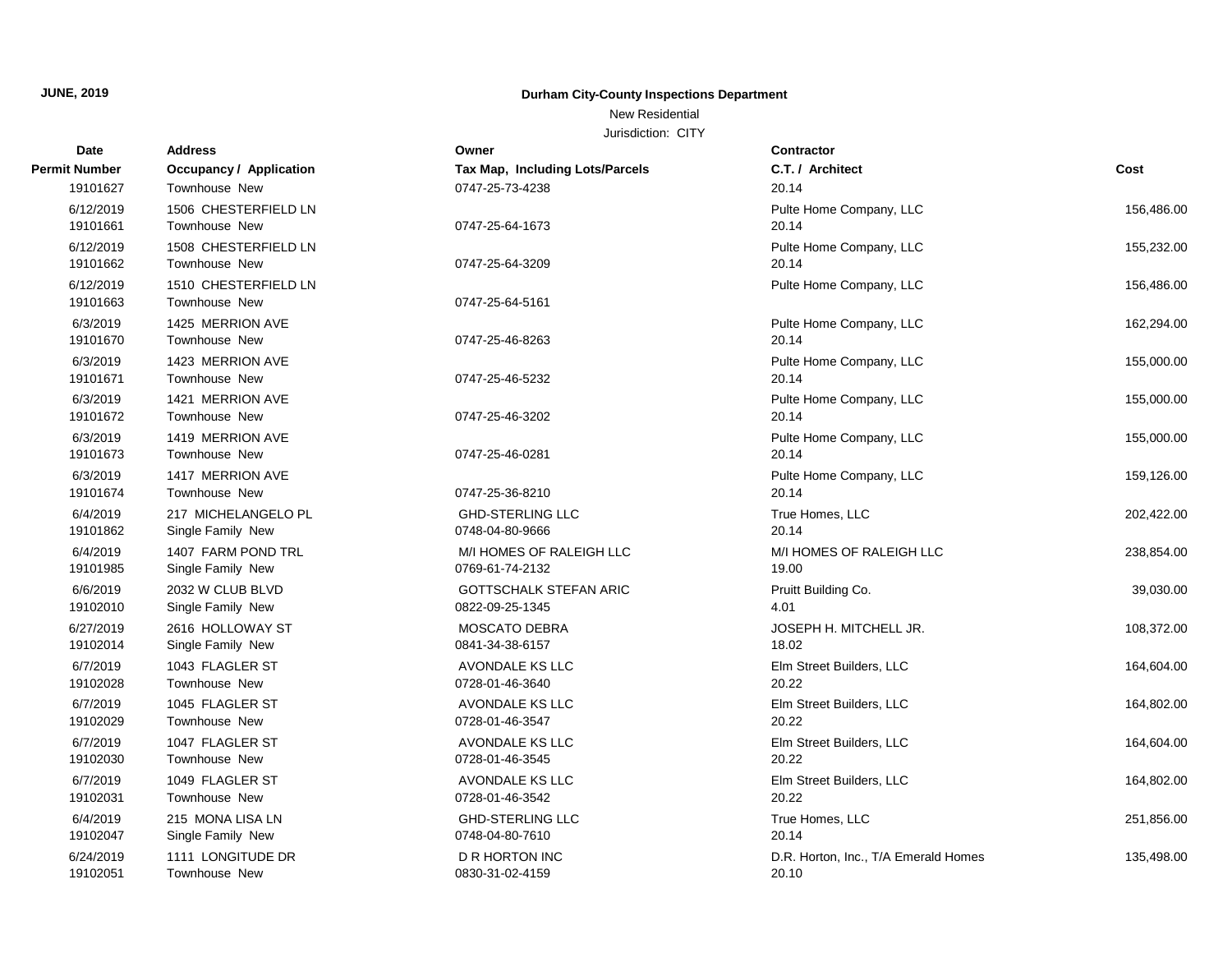## **Date Address Owner Contractor Permit Number Occupancy / Application** 19102052 Townhouse New 6/24/2019 1113 LONGITUDE DR 19102054 Townhouse New 19102053 Townhouse New 19102139 Single Family New 19102126 Single Family New 19102167 Single Family New 6/11/2019 1703 SANDOVAL DR 19102146 Single Family New 6/3/2019 1013 SANDTRAP WAY 19102233 Townhouse New 19102232 Townhouse New 19102235 Townhouse New 19102234 Townhouse New 19102237 Single Family New 6/4/2019 1025 SANDTRAP WAY 19102236 Single Family New 6/3/2019 1023 SANDTRAP WAY 19102239 Townhouse New 19102238 Townhouse New 19102241 Townhouse New 19102240 Townhouse New 19102242 Single Family New

### **JUNE, 2019 Durham City-County Inspections Department**

New Residential

| <b>Number</b>        | <b>Occupancy / Application</b>          | Tax Map, Including Lots/Parcels           | C.T. / Architect                      | Cost       |
|----------------------|-----------------------------------------|-------------------------------------------|---------------------------------------|------------|
| 6/24/2019            | 1113 LONGITUDE DR                       | <b>D R HORTON INC</b>                     | D.R. Horton, Inc., T/A Emerald Homes  | 130,878.00 |
| 19102052             | Townhouse New                           | 0830-31-01-4963                           | 20.10                                 |            |
| 6/24/2019            | 1115 LONGITUDE DR                       | <b>D R HORTON INC</b>                     | D.R. Horton, Inc., T/A Emerald Homes  | 130,878.00 |
| 19102053             | <b>Townhouse New</b>                    | 0830-31-01-4761                           | 20.10                                 |            |
| 6/24/2019            | 1117 LONGITUDE DR                       | <b>D R HORTON INC</b>                     | D.R. Horton, Inc., T/A Emerald Homes  | 135,498.00 |
| 19102054             | Townhouse New                           | 0830-31-01-5327                           | 20.10                                 |            |
| 6/25/2019            | 4106 NEW BERN PL                        | <b>MCKELLAR RYAN</b>                      | A.G. BUILDERS                         | 646,614.00 |
| 19102126             | Single Family New                       | 0709-04-84-4659                           | 20.18                                 |            |
| 6/11/2019            | 1508 STONE RD                           | ELLIS ROAD RESIDENTIAL LP                 | Meritage Homes of the Carolinas, Inc. | 212,586.00 |
| 19102139             | Single Family New                       | 0749-01-19-8858                           | 18.09                                 |            |
| 6/3/2019             | 1013 SANDTRAP WAY                       | PULTE HOME COMPANY LLC                    | Pulte Home Company, LLC               | 180,180.00 |
| 19102146             | Single Family New                       | 0749-73-67-8295                           | 18.05                                 |            |
| 6/11/2019            | 1703 SANDOVAL DR                        | SCOTTIE TREY LAND LLC                     | THE DREES HOMES COMPANY               | 294,162.00 |
| 19102167             | Single Family New                       | 0850-60-97-6434                           | 18.05                                 |            |
| 6/17/2019            | 203 LAFFERTY ST                         | PULTE HOME COMPANY LLC                    | Pulte Home Company, LLC               | 130,000.00 |
| 19102232             | <b>Townhouse New</b>                    | 0747-25-83-2342                           | 20.14                                 |            |
| 6/17/2019            | 205 LAFFERTY ST                         | PULTE HOME COMPANY LLC                    | Pulte Home Company, LLC               | 130,000.00 |
| 19102233             | <b>Townhouse New</b>                    | 0747-25-83-5332                           | 20.14                                 |            |
| 6/17/2019            | 207 LAFFERTY ST                         | PULTE HOME COMPANY LLC                    | Pulte Home Company, LLC               | 130,000.00 |
| 19102234             | <b>Townhouse New</b>                    | 0747-25-83-7353                           | 20.14                                 |            |
| 6/17/2019            | 209 LAFFERTY ST                         | PULTE HOME COMPANY LLC                    | Pulte Home Company, LLC               | 130,000.00 |
| 19102235             | <b>Townhouse New</b>                    | 0747-25-93-0314                           | 20.14                                 |            |
| 6/3/2019             | 1023 SANDTRAP WAY                       | PULTE HOME COMPANY LLC                    | Pulte Home Company, LLC               | 175,000.00 |
| 19102236             | Single Family New                       | 0749-73-59-7851                           | 18.05                                 |            |
| 6/4/2019             | 1025 SANDTRAP WAY                       | PULTE HOME COMPANY LLC                    | Pulte Home Company, LLC               | 215,000.00 |
| 19102237             | Single Family New                       | 0749-74-50-7452                           | 18.05                                 |            |
| 6/25/2019            | 204 EAGLESON ST                         | PULTE HOME COMPANY LLC                    | Pulte Home Company, LLC               | 156,486.00 |
| 19102238             | Townhouse New                           | 0747-16-91-2653                           | 20.14                                 |            |
| 6/25/2019            | 206 EAGLESON ST                         | PULTE HOME COMPANY LLC                    | Pulte Home Company, LLC               | 155,000.00 |
| 19102239             | <b>Townhouse New</b>                    | 0747-16-81-9710                           | 20.14                                 |            |
| 6/25/2019            | 208 EAGLESON ST                         | PULTE HOME COMPANY LLC                    | Pulte Home Company, LLC               | 155,000.00 |
| 19102240             | <b>Townhouse New</b>                    | 0747-16-81-6736                           | 20.14                                 |            |
| 6/25/2019            | 210 EAGLESON ST<br><b>Townhouse New</b> | PULTE HOME COMPANY LLC<br>0747-16-81-3813 | Pulte Home Company, LLC<br>20.14      | 155,000.00 |
| 19102241             |                                         |                                           |                                       |            |
| 6/3/2019<br>19102242 | 202 MAYWEED DR<br>Single Family New     | PULTE HOME COMPANY LLC<br>0811-13-12-5839 | Pulte Home Company, LLC<br>20.17      | 235,026.00 |
|                      |                                         |                                           |                                       |            |
| 6/3/2019             | 1102 SANDTRAP WAY                       | PULTE HOME COMPANY LLC                    | Pulte Home Company, LLC               | 186,582.00 |
|                      |                                         |                                           |                                       |            |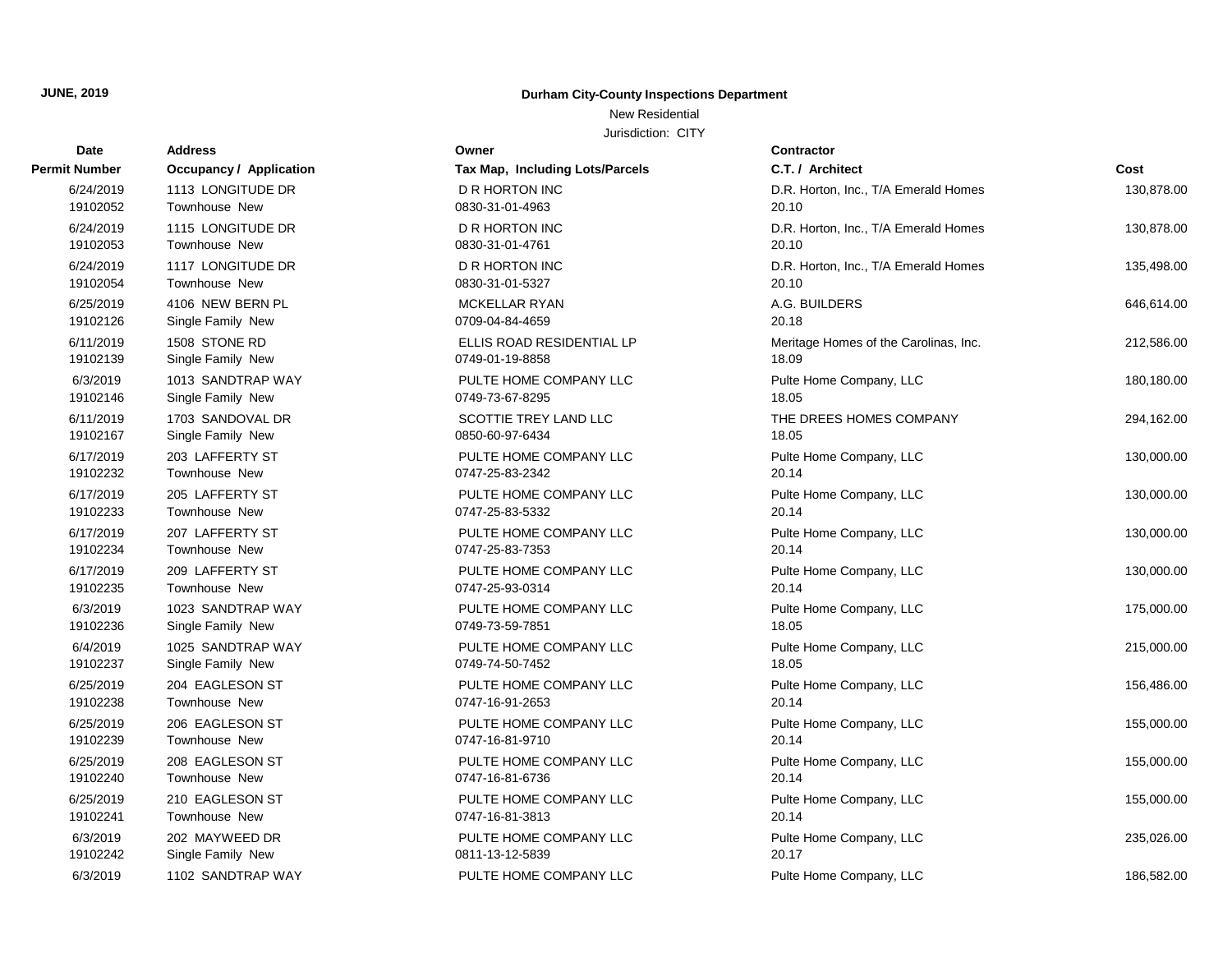New Residential

| Date          | <b>Address</b>                 | Owner                           | <b>Contractor</b>                     |            |
|---------------|--------------------------------|---------------------------------|---------------------------------------|------------|
| <b>Number</b> | <b>Occupancy / Application</b> | Tax Map, Including Lots/Parcels | C.T. / Architect                      | Cost       |
| 19102243      | Single Family New              | 0749-74-71-5007                 | 18.05                                 |            |
| 6/4/2019      | 1016 SANDTRAP WAY              | PULTE HOME COMPANY LLC          | Pulte Home Company, LLC               | 185,000.00 |
| 19102244      | Single Family New              | 0749-74-70-5516                 | 18.05                                 |            |
| 6/4/2019      | 1010 SANDTRAP WAY              | PULTE HOME COMPANY LLC          | Pulte Home Company, LLC               | 185,000.00 |
| 19102252      | Single Family New              | 0749-73-78-9813                 | 18.05                                 |            |
| 6/4/2019      | 1012 SANDTRAP WAY              | PULTE HOME COMPANY LLC          | Pulte Home Company, LLC               | 185,000.00 |
| 19102253      | Single Family New              | 0749-73-79-6328                 | 18.05                                 |            |
| 6/4/2019      | 1014 SANDTRAP WAY              | PULTE HOME COMPANY LLC          | Pulte Home Company, LLC               | 185,000.00 |
| 19102254      | Single Family New              | 0749-73-79-5919                 | 18.05                                 |            |
| 6/17/2019     | 1303 FITCHIE PL                | ELLIS ROAD RESIDENTIAL LP       | Ashton Raleigh Residential L.L.C.     | 184,470.00 |
| 19102255      | Townhouse New                  | 0749-01-09-7608                 | 18.09                                 |            |
| 6/17/2019     | 1305 FITCHIE PL                | ELLIS ROAD RESIDENTIAL LP       | Ashton Raleigh Residential L.L.C.     | 132,565.00 |
| 19102256      | Townhouse New                  | 0749-01-09-7700                 | 18.09                                 |            |
| 6/17/2019     | 1307 FITCHIE PL                | ELLIS ROAD RESIDENTIAL LP       | Ashton Raleigh Residential L.L.C.     | 162,135.00 |
| 19102257      | Townhouse New                  | 0749-01-09-7702                 | 18.09                                 |            |
| 6/17/2019     | 1309 FITCHIE PL                | ELLIS ROAD RESIDENTIAL LP       | Ashton Raleigh Residential L.L.C.     | 132,565.00 |
| 19102258      | <b>Townhouse New</b>           | 0749-01-09-6794                 | 18.09                                 |            |
| 6/17/2019     | 1311 FITCHIE PL                | ELLIS ROAD RESIDENTIAL LP       | Ashton Raleigh Residential L.L.C.     | 142,135.00 |
| 19102259      | Townhouse New                  | 0749-01-09-6796                 | 18.09                                 |            |
| 6/17/2019     | 1313 FITCHIE PL                | ELLIS ROAD RESIDENTIAL LP       | Ashton Raleigh Residential L.L.C.     | 184,866.00 |
| 19102260      | Townhouse New                  | 0749-01-09-6798                 | 18.09                                 |            |
| 6/3/2019      | 1026 JANISKEE RD               | ELLIS ROAD RESIDENTIAL LP       | Meritage Homes of the Carolinas, Inc. | 278,322.00 |
| 19102261      | Single Family New              | 0749-01-29-2874                 | 18.09                                 |            |
| 6/3/2019      | 1314 TAMARISK LN               | RREF II-FH NC SIERRA LLC        | Lennar Carolinas, LLC                 | 228,756.00 |
| 19102269      | Single Family New              | 0769-01-27-9852                 | 19                                    |            |
| 6/3/2019      | 1509 STONE RD                  | ELLIS ROAD RESIDENTIAL LP       | Meritage Homes of the Carolinas, Inc. | 282,876.00 |
| 19102275      | Single Family New              | 0749-01-29-0802                 | 18.09                                 |            |
| 6/4/2019      | 105 MICHELANGELO PL            | <b>GHD-STERLING LLC</b>         | True Homes, LLC                       | 230,934.00 |
| 19102278      | Single Family New              | 0748-90-45-1759                 | 20.14                                 |            |
| 6/12/2019     | 3509 GOLDEN HEATHER DR         | <b>MARTINEZ RICARDO</b>         | John Ridgald Price                    | 340,000.00 |
| 19102279      | Single Family New              | 0814-04-83-0703                 | 17.07                                 |            |
| 6/10/2019     | 620 COURTSHIP CV               | AV HOMES OF RALEIGH LLC         | AV HOMES OF RALEIGH, LLC.             | 180,053.00 |
| 19102294      | Single Family New              | 0748-94-77-0839                 | 20.14                                 |            |
| 6/14/2019     | 1335 FARM POND TRL             | M/I HOMES OF RALEIGH LLC        | M/I HOMES OF RALEIGH LLC              | 238,854.00 |
| 19102301      | Single Family New              | 0769-61-43-5982                 | 19.00                                 |            |
| 6/10/2019     | 305 SILVERHAWK LN              | M/I HOMES OF RALEIGH LLC        | M/I HOMES OF RALEIGH LLC              | 238,854.00 |
| 19102302      | Single Family New              | 0769-71-19-1706                 | 19.00                                 |            |

| <b>Permit Number</b> | Occupancy / Application                | Tax Map, Including Lots/Parcels           |
|----------------------|----------------------------------------|-------------------------------------------|
| 19102243             | Single Family New                      | 0749-74-71-5007                           |
| 6/4/2019             | 1016 SANDTRAP WAY<br>Single Family New | PULTE HOME COMPANY LLC<br>0749-74-70-5516 |
| 19102244             |                                        |                                           |
| 6/4/2019             | 1010 SANDTRAP WAY                      | PULTE HOME COMPANY LLC                    |
| 19102252             | Single Family New                      | 0749-73-78-9813                           |
| 6/4/2019             | 1012 SANDTRAP WAY                      | PULTE HOME COMPANY LLC                    |
| 19102253             | Single Family New                      | 0749-73-79-6328                           |
| 6/4/2019             | 1014 SANDTRAP WAY                      | PULTE HOME COMPANY LLC                    |
| 19102254             | Single Family New                      | 0749-73-79-5919                           |
| 6/17/2019            | 1303 FITCHIE PL                        | ELLIS ROAD RESIDENTIAL LP                 |
| 19102255             | Townhouse New                          | 0749-01-09-7608                           |
| 6/17/2019            | 1305 FITCHIE PL                        | ELLIS ROAD RESIDENTIAL LP                 |
| 19102256             | <b>Townhouse New</b>                   | 0749-01-09-7700                           |
| 6/17/2019            | 1307 FITCHIE PL                        | ELLIS ROAD RESIDENTIAL LP                 |
| 19102257             | <b>Townhouse New</b>                   | 0749-01-09-7702                           |
| 6/17/2019            | 1309 FITCHIE PL                        | ELLIS ROAD RESIDENTIAL LP                 |
| 19102258             | Townhouse New                          | 0749-01-09-6794                           |
| 6/17/2019            | 1311 FITCHIE PL                        | ELLIS ROAD RESIDENTIAL LP                 |
| 19102259             | <b>Townhouse New</b>                   | 0749-01-09-6796                           |
| 6/17/2019            | 1313 FITCHIE PL                        | ELLIS ROAD RESIDENTIAL LP                 |
| 19102260             | <b>Townhouse New</b>                   | 0749-01-09-6798                           |
| 6/3/2019             | 1026 JANISKEE RD                       | ELLIS ROAD RESIDENTIAL LP                 |
| 19102261             | Single Family New                      | 0749-01-29-2874                           |
| 6/3/2019             | 1314 TAMARISK LN                       | <b>RREF II-FH NC SIERRA LLC</b>           |
| 19102269             | Single Family New                      | 0769-01-27-9852                           |
| 6/3/2019             | 1509 STONE RD                          | ELLIS ROAD RESIDENTIAL LP                 |
| 19102275             | Single Family New                      | 0749-01-29-0802                           |
| 6/4/2019             | 105 MICHELANGELO PL                    | <b>GHD-STERLING LLC</b>                   |
| 19102278             | Single Family New                      | 0748-90-45-1759                           |
| 6/12/2019            | 3509 GOLDEN HEATHER DR                 | <b>MARTINEZ RICARDO</b>                   |
| 19102279             | Single Family New                      | 0814-04-83-0703                           |
| 6/10/2019            | 620 COURTSHIP CV                       | AV HOMES OF RALEIGH LLC                   |
| 19102294             | Single Family New                      | 0748-94-77-0839                           |
| 6/14/2019            | 1335 FARM POND TRL                     | M/I HOMES OF RALEIGH LLC                  |
| 19102301             | Single Family New                      | 0769-61-43-5982                           |
| 6/10/2019            | 305 SILVERHAWK LN                      | M/I HOMES OF RALEIGH LLC                  |
| 19102302             | Single Family New                      | 0769-71-19-1706                           |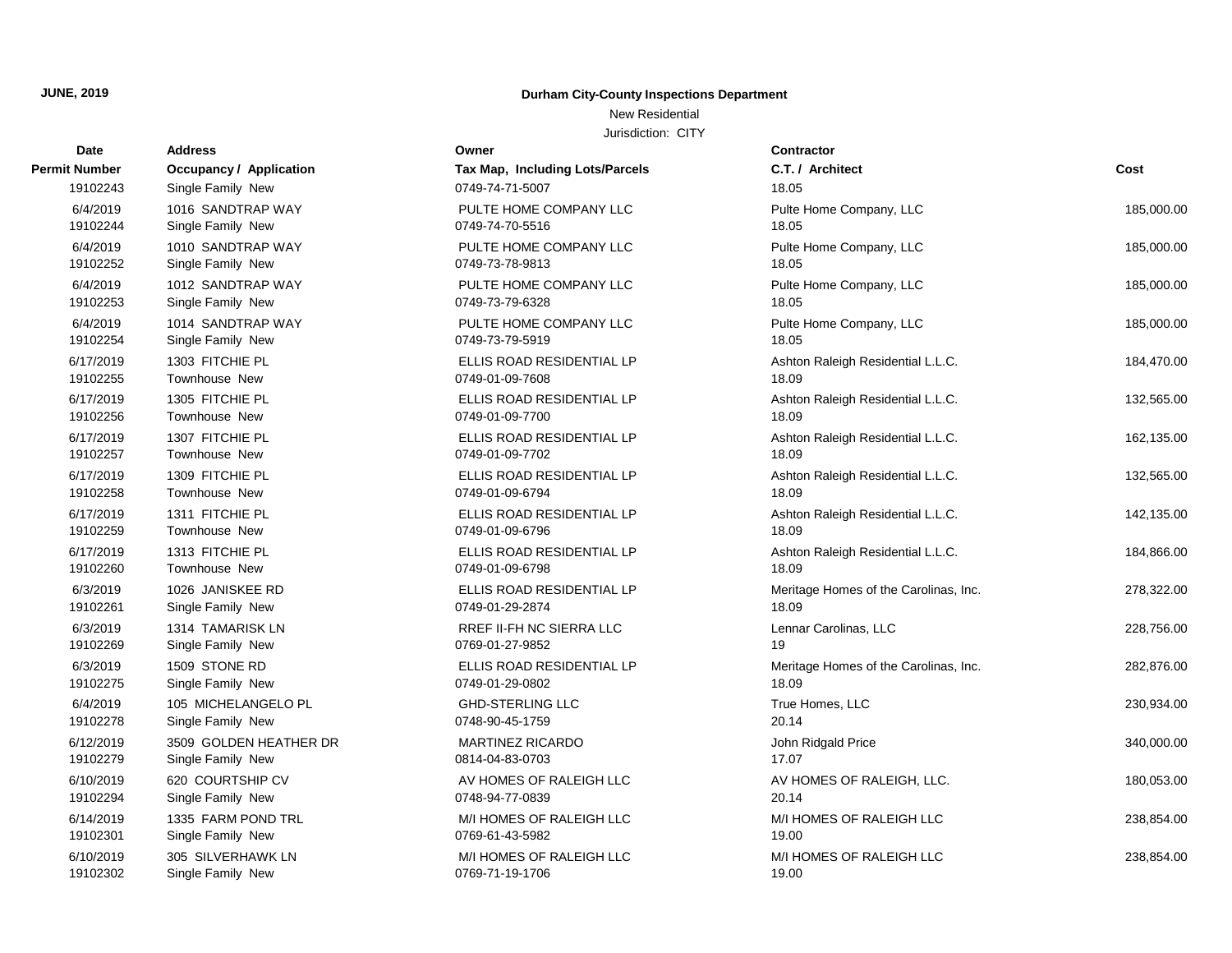New Residential

| Date          | <b>Address</b>                 | Owner                           | Contractor      |
|---------------|--------------------------------|---------------------------------|-----------------|
| Permit Number | <b>Occupancy / Application</b> | Tax Map, Including Lots/Parcels | C.T. / Arch     |
| 6/10/2019     | 110 MICHELANGELO PL            | <b>GHD-STERLING LLC</b>         | True Home       |
| 19102308      | Single Family New              | 0748-04-90-3766                 | 20.14           |
| 6/11/2019     | 1110 SUMMER MIST LN            | <b>VK MAGNOLIA LLC</b>          | Ryan Home       |
| 19102313      | Single Family New              | 0833-01-49-1004                 | 17.09           |
| 6/11/2019     | 1111 SUMMER MIST LN            | <b>VK MAGNOLIA LLC</b>          | Ryan Home       |
| 19102316      | Single Family New              | 0833-01-49-1272                 | 17.09           |
| 6/11/2019     | 1112 SUMMER MIST LN            | VK MAGNOLIA LLC                 | Ryan Home       |
| 19102317      | Single Family New              | 0833-01-49-1062                 | 17.09           |
| 6/11/2019     | 1113 SUMMER MIST LN            | <b>VK MAGNOLIA LLC</b>          | Ryan Home       |
| 19102318      | Single Family New              | 0833-01-49-2230                 | 17.09           |
| 6/10/2019     | 306 SILVERHAWK LN              | M/I HOMES OF RALEIGH LLC        | M/I HOMES       |
| 19102320      | Single Family New              | 0769-71-08-9273                 | 19.00           |
| 6/14/2019     | 1403 FARM POND TRL             | M/I HOMES OF RALEIGH LLC        | M/I HOMES       |
| 19102325      | Single Family New              | 0769-61-63-1965                 | 19.00           |
| 6/21/2019     | 1121 LONGITUDE DR              | D R HORTON INC                  | D.R. Hortor     |
| 19102326      | Townhouse New                  | 0830-31-00-3988                 | 20.10           |
| 6/21/2019     | 1123 LONGITUDE DR              | D R HORTON INC                  | D.R. Hortor     |
| 19102327      | Townhouse New                  | 0830-31-00-1756                 | 20.10           |
| 6/21/2019     | 1125 LONGITUDE DR              | <b>D R HORTON INC</b>           | D.R. Hortor     |
| 19102328      | Townhouse New                  | 0830-31-00-0519                 | 20.10           |
| 6/21/2019     | 1127 LONGITUDE DR              | D R HORTON INC                  | D.R. Hortor     |
| 19102329      | Townhouse New                  | 0830-21-90-8390                 | 20.10           |
| 6/18/2019     | 401 MORREENE RD                | <b>CIMLAND LLC</b>              | <b>CIMARRON</b> |
| 19102345      | Single Family New              | 0812-25-69-2597                 | 17.06           |
| 6/11/2019     | 1331 FARM POND TRL             | M/I HOMES OF RALEIGH LLC        | M/I HOMES       |
| 19102352      | Single Family New              | 0769-61-34-5056                 | 19.00           |
| 6/11/2019     | 1405 FARM POND TRL             | M/I HOMES OF RALEIGH LLC        | M/I HOMES       |
| 19102353      | Single Family New              | 0769-61-63-7909                 | 19.00           |
| 6/25/2019     | 3106 RIDGE RD                  | <b>ALTHOFF MICHAEL</b>          | Concept 8,      |
| 19102364      | Single Family New              | 0801-83-73-9137.NHP             | 20.17           |
| 6/11/2019     | 209 MICHELANGELO PL            | <b>GHD-STERLING LLC</b>         | True Home       |
| 19102367      | Single Family New              | 0748-90-16-1590                 | 20.14           |
| 6/11/2019     | 1719 WRENN RD                  | ELLIS ROAD RESIDENTIAL LP       | Meritage H      |
| 19102383      | Single Family New              | 0749-01-38-5903                 | 18.09           |
| 6/11/2019     | 1820 SANDOVAL DR               | SCOTTIE TREY LAND LLC           | THE DREE        |
| 19102386      | Single Family New              | 0850-60-07-6366                 | 18.05           |
| 6/14/2019     | 1832 SANDOVAL DR               | SCOTTIE TREY LAND LLC           | THE DREE        |

| Tax Map, Including Lots/Parcels                 |
|-------------------------------------------------|
| <b>GHD-STERLING LLC</b><br>0748-04-90-3766      |
| <b>VK MAGNOLIA LLC</b><br>0833-01-49-1004       |
| VK MAGNOLIA LLC<br>0833-01-49-1272              |
| VK MAGNOLIA LLC<br>0833-01-49-1062              |
| <b>VK MAGNOLIA LLC</b><br>0833-01-49-2230       |
| M/I HOMES OF RALEIGH LLC<br>0769-71-08-9273     |
| M/I HOMES OF RALEIGH LLC<br>0769-61-63-1965     |
| D R HORTON INC<br>0830-31-00-3988               |
| D R HORTON INC<br>0830-31-00-1756               |
| <b>D R HORTON INC</b><br>0830-31-00-0519        |
| <b>D R HORTON INC</b><br>0830-21-90-8390        |
| <b>CIMLAND LLC</b><br>0812-25-69-2597           |
| M/I HOMES OF RALEIGH LLC<br>0769-61-34-5056     |
| M/I HOMES OF RALEIGH LLC<br>0769-61-63-7909     |
| <b>ALTHOFF MICHAEL</b><br>0801-83-73-9137.NHP   |
| <b>GHD-STERLING LLC</b><br>0748-90-16-1590      |
| ELLIS ROAD RESIDENTIAL LP<br>0749-01-38-5903    |
| <b>SCOTTIE TREY LAND LLC</b><br>0850-60-07-6366 |
| SCOTTIF TREY LAND LLC                           |

| Dalc      |                         |                                 |                                           |            |
|-----------|-------------------------|---------------------------------|-------------------------------------------|------------|
| : Number  | Occupancy / Application | Tax Map, Including Lots/Parcels | C.T. / Architect                          | Cost       |
| 6/10/2019 | 110 MICHELANGELO PL     | <b>GHD-STERLING LLC</b>         | True Homes, LLC<br>20.14                  | 186,318.00 |
| 19102308  | Single Family New       | 0748-04-90-3766                 |                                           |            |
| 6/11/2019 | 1110 SUMMER MIST LN     | VK MAGNOLIA LLC                 | Ryan Homes and/or NV Homes NVR, Inc., T/A | 112,464.00 |
| 19102313  | Single Family New       | 0833-01-49-1004                 | 17.09                                     |            |
| 6/11/2019 | 1111 SUMMER MIST LN     | VK MAGNOLIA LLC                 | Ryan Homes and/or NV Homes NVR, Inc., T/A | 128,172.00 |
| 19102316  | Single Family New       | 0833-01-49-1272                 | 17.09                                     |            |
| 6/11/2019 | 1112 SUMMER MIST LN     | VK MAGNOLIA LLC                 | Ryan Homes and/or NV Homes NVR, Inc., T/A | 147,312.00 |
| 19102317  | Single Family New       | 0833-01-49-1062                 | 17.09                                     |            |
| 6/11/2019 | 1113 SUMMER MIST LN     | VK MAGNOLIA LLC                 | Ryan Homes and/or NV Homes NVR, Inc., T/A | 112,464.00 |
| 19102318  | Single Family New       | 0833-01-49-2230                 | 17.09                                     |            |
| 6/10/2019 | 306 SILVERHAWK LN       | M/I HOMES OF RALEIGH LLC        | M/I HOMES OF RALEIGH LLC                  | 180,906.00 |
| 19102320  | Single Family New       | 0769-71-08-9273                 | 19.00                                     |            |
| 6/14/2019 | 1403 FARM POND TRL      | M/I HOMES OF RALEIGH LLC        | M/I HOMES OF RALEIGH LLC                  | 214,038.00 |
| 19102325  | Single Family New       | 0769-61-63-1965                 | 19.00                                     |            |
| 6/21/2019 | 1121 LONGITUDE DR       | <b>D R HORTON INC</b>           | D.R. Horton, Inc., T/A Emerald Homes      | 135,498.00 |
| 19102326  | Townhouse New           | 0830-31-00-3988                 | 20.10                                     |            |
| 6/21/2019 | 1123 LONGITUDE DR       | <b>D R HORTON INC</b>           | D.R. Horton, Inc., T/A Emerald Homes      | 130,878.00 |
| 19102327  | Townhouse New           | 0830-31-00-1756                 | 20.10                                     |            |
| 6/21/2019 | 1125 LONGITUDE DR       | <b>D R HORTON INC</b>           | D.R. Horton, Inc., T/A Emerald Homes      | 130,878.00 |
| 19102328  | <b>Townhouse New</b>    | 0830-31-00-0519                 | 20.10                                     |            |
| 6/21/2019 | 1127 LONGITUDE DR       | <b>D R HORTON INC</b>           | D.R. Horton, Inc., T/A Emerald Homes      | 135,498.00 |
| 19102329  | Townhouse New           | 0830-21-90-8390                 | 20.10                                     |            |
| 6/18/2019 | 401 MORREENE RD         | <b>CIMLAND LLC</b>              | CIMARRON CAPITAL, INC.                    | 129,294.00 |
| 19102345  | Single Family New       | 0812-25-69-2597                 | 17.06                                     |            |
| 6/11/2019 | 1331 FARM POND TRL      | M/I HOMES OF RALEIGH LLC        | M/I HOMES OF RALEIGH LLC                  | 238,854.00 |
| 19102352  | Single Family New       | 0769-61-34-5056                 | 19.00                                     |            |
| 6/11/2019 | 1405 FARM POND TRL      | M/I HOMES OF RALEIGH LLC        | M/I HOMES OF RALEIGH LLC                  | 238,854.00 |
| 19102353  | Single Family New       | 0769-61-63-7909                 | 19.00                                     |            |
| 6/25/2019 | 3106 RIDGE RD           | <b>ALTHOFF MICHAEL</b>          | Concept 8, LLC                            | 282,000.00 |
| 19102364  | Single Family New       | 0801-83-73-9137.NHP             | 20.17                                     |            |
| 6/11/2019 | 209 MICHELANGELO PL     | <b>GHD-STERLING LLC</b>         | True Homes, LLC                           | 210,606.00 |
| 19102367  | Single Family New       | 0748-90-16-1590                 | 20.14                                     |            |
| 6/11/2019 | 1719 WRENN RD           | ELLIS ROAD RESIDENTIAL LP       | Meritage Homes of the Carolinas, Inc.     | 144,870.00 |
| 19102383  | Single Family New       | 0749-01-38-5903                 | 18.09                                     |            |
| 6/11/2019 | 1820 SANDOVAL DR        | SCOTTIE TREY LAND LLC           | THE DREES HOMES COMPANY                   | 276,276.00 |
| 19102386  | Single Family New       | 0850-60-07-6366                 | 18.05                                     |            |
| 6/14/2019 | 1832 SANDOVAL DR        | SCOTTIE TREY LAND LLC           | THE DREES HOMES COMPANY                   | 293,172.00 |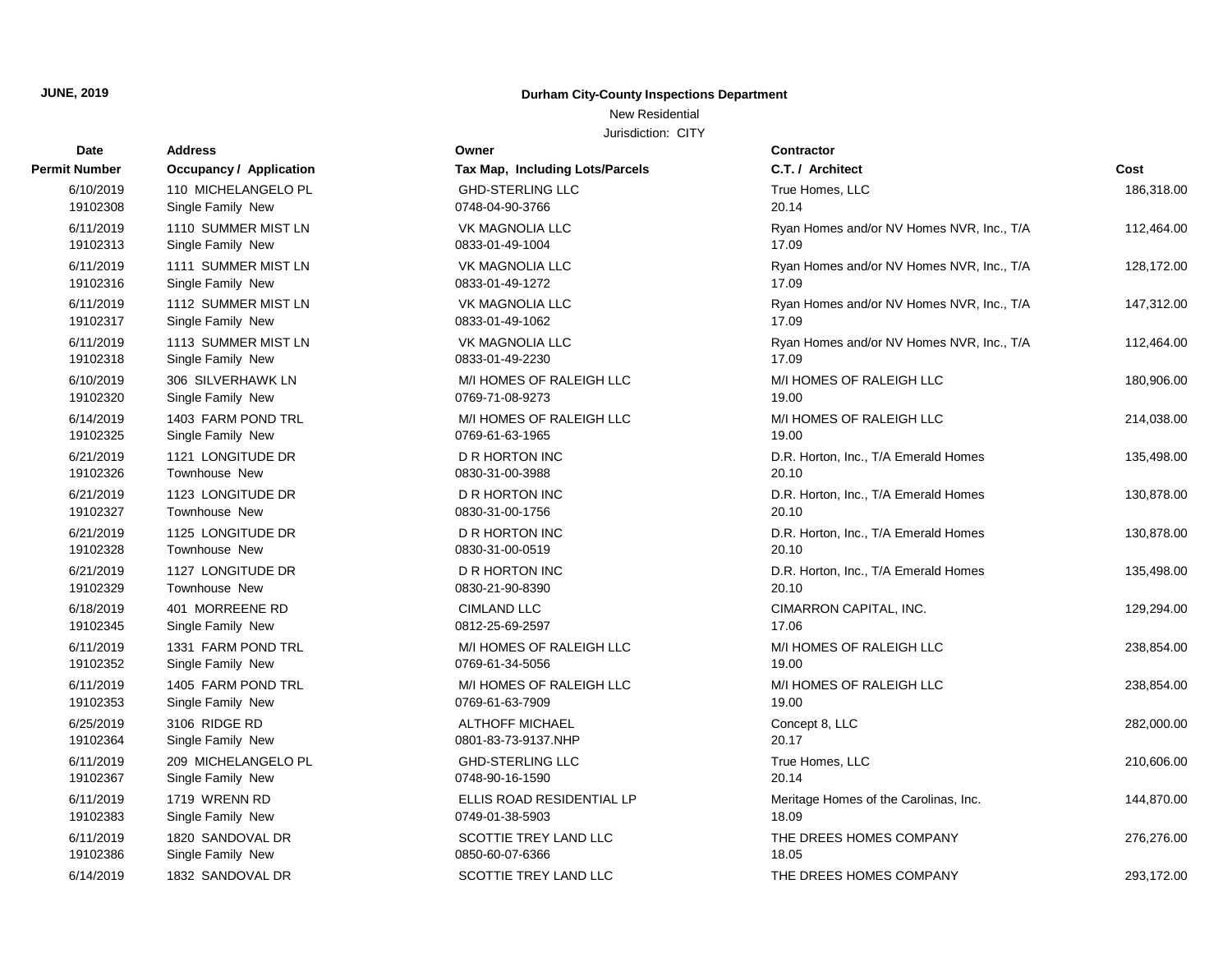New Residential

| Date                 | <b>Address</b>          | Owner                                  | <b>Contractor</b>                      |            |
|----------------------|-------------------------|----------------------------------------|----------------------------------------|------------|
| <b>Permit Number</b> | Occupancy / Application | <b>Tax Map, Including Lots/Parcels</b> | C.T. / Architect                       | Cost       |
| 19102387             | Single Family New       | 0850-50-77-7811                        | 18.05                                  |            |
| 6/12/2019            | 1313 SCHOLAR DR         | DAN RYAN BUILDERS - NORTH              | Ryan Builders-North Carolina, LLC, Dan | 123,192.00 |
| 19102400             | <b>Townhouse New</b>    | 0830-73-63-8509                        | 20.14                                  |            |
| 6/12/2019            | 1315 SCHOLAR DR         | DAN RYAN BUILDERS - NORTH              | Ryan Builders-North Carolina, LLC, Dan | 125,202.00 |
| 19102401             | Townhouse New           | 0830-73-63-9707                        | 20.14                                  |            |
| 6/12/2019            | 1317 SCHOLAR DR         | DAN RYAN BUILDERS - NORTH              | Ryan Builders-North Carolina, LLC, Dan | 125,202.00 |
| 19102402             | <b>Townhouse New</b>    | 0830-73-63-9995                        | 20.14                                  |            |
| 6/12/2019            | 1319 SCHOLAR DR         | DAN RYAN BUILDERS - NORTH              | Ryan Builders-North Carolina, LLC, Dan | 122,628.00 |
| 19102403             | Townhouse New           | 0830-73-74-0193                        | 20.14                                  |            |
| 6/11/2019            | 105 BARDEN HILLS DR     | MUNGO HOMES OF NORTH CAROLINA          | Mungo Homes of North Carolina, Inc.    | 179,652.00 |
| 19102408             | Single Family New       | 0830-04-60-6176                        | 20.27                                  |            |
| 6/11/2019            | 1401 FARM POND TRL      | M/I HOMES OF RALEIGH LLC               | M/I HOMES OF RALEIGH LLC               | 252,186.00 |
| 19102412             | Single Family New       | 0769-61-53-6942                        | 19.00                                  |            |
| 6/12/2019            | 114 CAMBRIA LN          | PAGE ROAD LAND LLC                     | Lennar Carolinas, LLC                  | 186,384.00 |
| 19102419             | <b>Townhouse New</b>    | 0757-08-22-6965                        | 20.14                                  |            |
| 6/12/2019            | 116 CAMBRIA LN          | PAGE ROAD LAND LLC                     | Lennar Carolinas, LLC                  | 155,958.00 |
| 19102420             | Townhouse New           | 0757-08-22-9759                        | 20.14                                  |            |
| 6/12/2019            | 118 CAMBRIA LN          | PAGE ROAD LAND LLC                     | Lennar Carolinas, LLC                  | 158,862.00 |
| 19102421             | <b>Townhouse New</b>    | 0757-08-32-1656                        | 20.14                                  |            |
| 6/12/2019            | 120 CAMBRIA LN          | PAGE ROAD LAND LLC                     | Lennar Carolinas, LLC                  | 155,958.00 |
| 19102422             | Townhouse New           | 0757-08-32-3565                        | 20.14                                  |            |
| 6/12/2019            | 122 CAMBRIA LN          | PAGE ROAD LAND LLC                     | Lennar Carolinas, LLC                  | 186,186.00 |
| 19102423             | Townhouse New           | 0757-08-32-6309                        | 20.14                                  |            |
| 6/11/2019            | 209 MAYWEED DR          | PULTE HOME COMPANY LLC                 | Pulte Home Company, LLC                | 233,376.00 |
| 19102429             | Single Family New       | 0811-13-13-7070                        | 20.17                                  |            |
| 6/13/2019            | 1203 BLUEWATER WAY      | PULTE HOME COMPANY LLC                 | Pulte Home Company, LLC                | 187,506.00 |
| 19102430             | Single Family New       | 0749-73-99-0780                        | 18.05                                  |            |
| 6/11/2019            | 1005 HOMECOMING WAY     | LENNAR CAROLINAS LLC                   | Lennar Carolinas, LLC                  | 148,566.00 |
| 19102431             | Single Family New       | 0851-01-27-2731                        | 18.06                                  |            |
| 6/11/2019            | 1007 HOMECOMING WAY     | LENNAR CAROLINAS LLC                   | Lennar Carolinas, LLC                  | 152,658.00 |
| 19102432             | Single Family New       | 0851-01-27-2744                        | 18.06                                  |            |
| 6/11/2019            | 1009 HOMECOMING WAY     | LENNAR CAROLINAS LLC                   | Lennar Carolinas, LLC                  | 152,658.00 |
| 19102433             | Single Family New       | 0851-01-27-2758                        | 18.06                                  |            |
| 6/11/2019            | 1011 HOMECOMING WAY     | <b>LENNAR CAROLINAS LLC</b>            | Lennar Carolinas, LLC                  | 154,242.00 |
| 19102434             | Single Family New       | 0851-01-27-2862                        | 18.06                                  |            |
| 6/27/2019            | 1211 HAVENWOOD LN       | EPCON ANDREWS CHAPEL LLC               | EPCON COMMUNITIES CAROLINAS LLC        | 164,868.00 |
| 19102438             | Single Family New       | 0769-04-63-1959                        | 19                                     |            |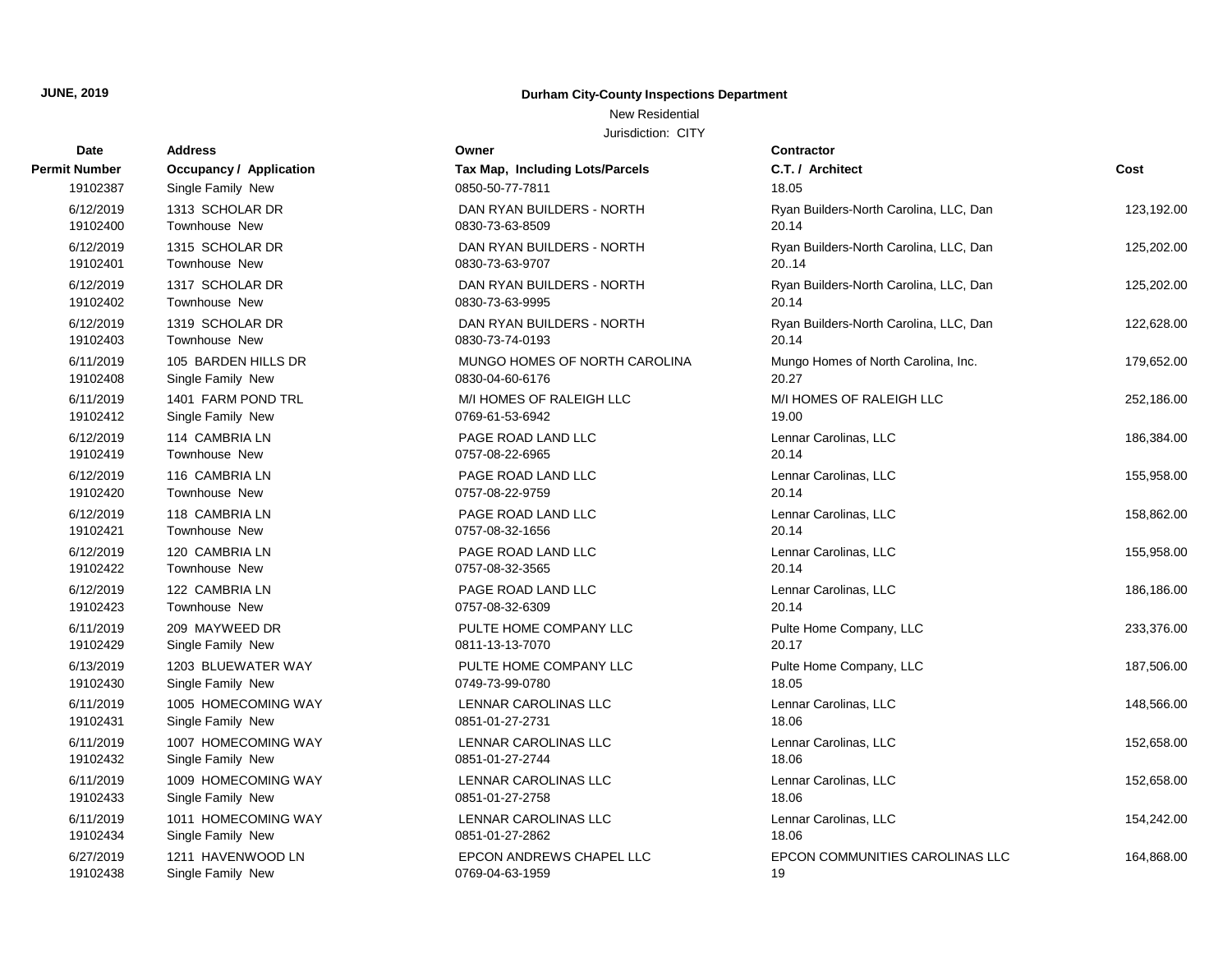New Residential

| Date          | <b>Address</b>                 | Owner                                  | Contractor        |
|---------------|--------------------------------|----------------------------------------|-------------------|
| Permit Number | <b>Occupancy / Application</b> | <b>Tax Map, Including Lots/Parcels</b> | C.T. / Arch       |
| 6/12/2019     | 1008 SANDTRAP WAY              | PULTE HOME COMPANY LLC                 | Pulte Home        |
| 19102459      | Single Family New              | 0749-73-88-3306                        | 18.05             |
| 6/13/2019     | 1217 MERRION AVE               | PULTE HOME COMPANY LLC                 | Pulte Home        |
| 19102465      | Townhouse New                  | 0747-15-85-9908                        | 20.14             |
| 6/13/2019     | 1217 MERRION AVE               | PULTE HOME COMPANY LLC                 | Pulte Home        |
| 19102466      | <b>Townhouse New</b>           | 0747-15-85-9908                        | 20.14             |
| 6/13/2019     | 1219 MERRION AVE               | PULTE HOME COMPANY LLC                 | Pulte Home        |
| 19102467      | Townhouse New                  | 0747-15-95-2907                        | 20.14             |
| 6/12/2019     | 1006 SANDTRAP WAY              | PULTE HOME COMPANY LLC                 | Pulte Home        |
| 19102469      | Single Family New              | 0749-73-87-7997                        | 18.05             |
| 6/18/2019     | 218 MONA LISA LN               | <b>GHD-STERLING LLC</b>                | True Home         |
| 19102471      | Single Family New              | 0748-80-86-7389                        | 20.14             |
| 6/13/2019     | 1610 STONE RD                  | ELLIS ROAD RESIDENTIAL LP              | Meritage He       |
| 19102472      | Single Family New              | 0749-01-19-7514                        | 18.09             |
| 6/13/2019     | 1308 TALBOT PL                 | ELLIS ROAD RESIDENTIAL LP              | Meritage He       |
| 19102475      | Single Family New              | 0749-01-29-4917                        | 18.09             |
| 6/18/2019     | 6420 CHANTRY CT                | EPCON ANDREWS CHAPEL LLC               | <b>EPCON CO</b>   |
| 19102489      | Single Family New              | 0769-45-88-9521                        | 19.00             |
| 6/18/2019     | 1609 BLOOMSBURY MANOR DR       | EPCON ANDREWS CHAPEL LLC               | <b>EPCON CO</b>   |
| 19102490      | Single Family New              | 0769-45-95-0870                        | 19.00             |
| 6/18/2019     | 1613 BLOOMSBURY MANOR DR       | EPCON ANDREWS CHAPEL LLC               | <b>EPCON CO</b>   |
| 19102491      | Single Family New              | 0769-55-06-0156                        | 19.00             |
| 6/20/2019     | 1103 GARDENGATE DR             | EPCON ANDREWS CHAPEL LLC               | EPCON CO          |
| 19102500      | Single Family New              | 0769-55-26-8335                        |                   |
| 6/20/2019     | 1611 BLOOMSBURY MANOR DR       | EPCON ANDREWS CHAPEL LLC               | <b>EPCON CO</b>   |
| 19102501      | Single Family New              | 0769-45-95-5968                        | 19.00             |
| 6/25/2019     | 3603 CEDARBIRD WAY             | <b>SM RALEIGH LLC</b>                  | Stanley Ma        |
| 19102505      | Single Family New              | 0800-69-84-5992                        | 20.17             |
| 6/14/2019     | 3607 CEDARBIRD WAY             | <b>SM RALEIGH LLC</b>                  | <b>Stanley Ma</b> |
| 19102506      | Single Family New              | 0800-69-96-1313                        | 20.17             |
| 6/14/2019     | 1004 SANDTRAP WAY              | PULTE HOME COMPANY LLC                 | Pulte Home        |
| 19102507      | Single Family New              | 0749-73-97-3738                        | 18.05             |
| 6/13/2019     | 1602 WRENN RD                  | ELLIS ROAD RESIDENTIAL LP              | Meritage H        |
| 19102509      | Single Family New              | 0749-01-38-4533                        | 18.09             |
| 6/14/2019     | 1205 BLUEWATER WAY             | PULTE HOME COMPANY LLC                 | Pulte Home        |
| 19102511      | Single Family New              | 0749-74-80-8200                        | 18.05             |
| 6/14/2019     | 1207 BLUEWATER WAY             | PULTE HOME COMPANY LLC                 | Pulte Home        |

| Date                  | Address                              | owner                                        | Contract                |
|-----------------------|--------------------------------------|----------------------------------------------|-------------------------|
| : Number              | <b>Occupancy / Application</b>       | Tax Map, Including Lots/Parcels              | C.T. / Ard              |
| 6/12/2019             | 1008 SANDTRAP WAY                    | PULTE HOME COMPANY LLC                       | Pulte Hon               |
| 19102459              | Single Family New                    | 0749-73-88-3306                              | 18.05                   |
| 6/13/2019             | 1217 MERRION AVE                     | PULTE HOME COMPANY LLC                       | Pulte Hon               |
| 19102465              | Townhouse New                        | 0747-15-85-9908                              | 20.14                   |
| 6/13/2019             | 1217 MERRION AVE                     | PULTE HOME COMPANY LLC                       | Pulte Hon               |
| 19102466              | <b>Townhouse New</b>                 | 0747-15-85-9908                              | 20.14                   |
| 6/13/2019             | 1219 MERRION AVE                     | PULTE HOME COMPANY LLC                       | Pulte Hon               |
| 19102467              | <b>Townhouse New</b>                 | 0747-15-95-2907                              | 20.14                   |
| 6/12/2019             | 1006 SANDTRAP WAY                    | PULTE HOME COMPANY LLC                       | Pulte Hon               |
| 19102469              | Single Family New                    | 0749-73-87-7997                              | 18.05                   |
| 6/18/2019             | 218 MONA LISA LN                     | <b>GHD-STERLING LLC</b>                      | True Hom                |
| 19102471              | Single Family New                    | 0748-80-86-7389                              | 20.14                   |
| 6/13/2019             | 1610 STONE RD                        | ELLIS ROAD RESIDENTIAL LP                    | Meritage I              |
| 19102472              | Single Family New                    | 0749-01-19-7514                              | 18.09                   |
| 6/13/2019             | 1308 TALBOT PL                       | ELLIS ROAD RESIDENTIAL LP<br>0749-01-29-4917 | Meritage                |
| 19102475              | Single Family New                    |                                              | 18.09                   |
| 6/18/2019<br>19102489 | 6420 CHANTRY CT<br>Single Family New | EPCON ANDREWS CHAPEL LLC<br>0769-45-88-9521  | <b>EPCON C</b><br>19.00 |
| 6/18/2019             | 1609 BLOOMSBURY MANOR DR             | EPCON ANDREWS CHAPEL LLC                     | <b>EPCON C</b>          |
| 19102490              | Single Family New                    | 0769-45-95-0870                              | 19.00                   |
| 6/18/2019             | 1613 BLOOMSBURY MANOR DR             | EPCON ANDREWS CHAPEL LLC                     | <b>EPCON C</b>          |
| 19102491              | Single Family New                    | 0769-55-06-0156                              | 19.00                   |
| 6/20/2019             | 1103 GARDENGATE DR                   | EPCON ANDREWS CHAPEL LLC                     | <b>EPCON C</b>          |
| 19102500              | Single Family New                    | 0769-55-26-8335                              |                         |
| 6/20/2019             | 1611 BLOOMSBURY MANOR DR             | EPCON ANDREWS CHAPEL LLC                     | <b>EPCON C</b>          |
| 19102501              | Single Family New                    | 0769-45-95-5968                              | 19.00                   |
| 6/25/2019             | 3603 CEDARBIRD WAY                   | <b>SM RALEIGH LLC</b>                        | Stanley M               |
| 19102505              | Single Family New                    | 0800-69-84-5992                              | 20.17                   |
| 6/14/2019             | 3607 CEDARBIRD WAY                   | SM RALEIGH LLC                               | Stanley M               |
| 19102506              | Single Family New                    | 0800-69-96-1313                              | 20.17                   |
| 6/14/2019             | 1004 SANDTRAP WAY                    | PULTE HOME COMPANY LLC                       | Pulte Hon               |
| 19102507              | Single Family New                    | 0749-73-97-3738                              | 18.05                   |
| 6/13/2019             | 1602 WRENN RD                        | ELLIS ROAD RESIDENTIAL LP                    | Meritage                |
| 19102509              | Single Family New                    | 0749-01-38-4533                              | 18.09                   |
| 6/14/2019             | 1205 BLUEWATER WAY                   | PULTE HOME COMPANY LLC                       | Pulte Hon               |
| 19102511              | Single Family New                    | 0749-74-80-8200                              | 18.05                   |
| 6/14/2019             | 1207 BLUEWATER WAY                   | PULTE HOME COMPANY LLC                       | Pulte Hon               |

| <b>Number</b>         | <b>Occupancy / Application</b>          | Tax Map, Including Lots/Parcels             | C.T. / Architect                      | Cost       |
|-----------------------|-----------------------------------------|---------------------------------------------|---------------------------------------|------------|
| 6/12/2019             | 1008 SANDTRAP WAY                       | PULTE HOME COMPANY LLC                      | Pulte Home Company, LLC               | 155,000.00 |
| 19102459              | Single Family New                       | 0749-73-88-3306                             | 18.05                                 |            |
| 6/13/2019             | 1217 MERRION AVE                        | PULTE HOME COMPANY LLC                      | Pulte Home Company, LLC               | 162,294.00 |
| 19102465              | Townhouse New                           | 0747-15-85-9908                             | 20.14                                 |            |
| 6/13/2019             | 1217 MERRION AVE                        | PULTE HOME COMPANY LLC                      | Pulte Home Company, LLC               | 155,000.00 |
| 19102466              | Townhouse New                           | 0747-15-85-9908                             | 20.14                                 |            |
| 6/13/2019             | 1219 MERRION AVE                        | PULTE HOME COMPANY LLC                      | Pulte Home Company, LLC               | 162,294.00 |
| 19102467              | <b>Townhouse New</b>                    | 0747-15-95-2907                             | 20.14                                 |            |
| 6/12/2019             | 1006 SANDTRAP WAY                       | PULTE HOME COMPANY LLC                      | Pulte Home Company, LLC               | 247,632.00 |
| 19102469              | Single Family New                       | 0749-73-87-7997                             | 18.05                                 |            |
| 6/18/2019             | 218 MONA LISA LN                        | <b>GHD-STERLING LLC</b>                     | True Homes, LLC                       | 188,892.00 |
| 19102471              | Single Family New                       | 0748-80-86-7389                             | 20.14                                 |            |
| 6/13/2019             | 1610 STONE RD                           | ELLIS ROAD RESIDENTIAL LP                   | Meritage Homes of the Carolinas, Inc. | 270,402.00 |
| 19102472              | Single Family New                       | 0749-01-19-7514                             | 18.09                                 |            |
| 6/13/2019             | 1308 TALBOT PL                          | ELLIS ROAD RESIDENTIAL LP                   | Meritage Homes of the Carolinas, Inc. | 214,434.00 |
| 19102475              | Single Family New                       | 0749-01-29-4917                             | 18.09                                 |            |
| 6/18/2019             | 6420 CHANTRY CT                         | EPCON ANDREWS CHAPEL LLC                    | EPCON COMMUNITIES CAROLINAS LLC       | 237,666.00 |
| 19102489              | Single Family New                       | 0769-45-88-9521                             | 19.00                                 |            |
| 6/18/2019             | 1609 BLOOMSBURY MANOR DR                | EPCON ANDREWS CHAPEL LLC                    | EPCON COMMUNITIES CAROLINAS LLC       | 190,344.00 |
| 19102490              | Single Family New                       | 0769-45-95-0870                             | 19.00                                 |            |
| 6/18/2019             | 1613 BLOOMSBURY MANOR DR                | EPCON ANDREWS CHAPEL LLC                    | EPCON COMMUNITIES CAROLINAS LLC       | 237,666.00 |
| 19102491              | Single Family New                       | 0769-55-06-0156                             | 19.00                                 |            |
| 6/20/2019<br>19102500 | 1103 GARDENGATE DR<br>Single Family New | EPCON ANDREWS CHAPEL LLC<br>0769-55-26-8335 | EPCON COMMUNITIES CAROLINAS LLC       | 211,134.00 |
| 6/20/2019             | 1611 BLOOMSBURY MANOR DR                | <b>EPCON ANDREWS CHAPEL LLC</b>             | EPCON COMMUNITIES CAROLINAS LLC       | 190,608.00 |
| 19102501              | Single Family New                       | 0769-45-95-5968                             | 19.00                                 |            |
| 6/25/2019             | 3603 CEDARBIRD WAY                      | <b>SM RALEIGH LLC</b>                       | Stanley Martin Companies, LLC         | 254,958.00 |
| 19102505              | Single Family New                       | 0800-69-84-5992                             | 20.17                                 |            |
| 6/14/2019             | 3607 CEDARBIRD WAY                      | <b>SM RALEIGH LLC</b>                       | Stanley Martin Companies, LLC         | 355,278.00 |
| 19102506              | Single Family New                       | 0800-69-96-1313                             | 20.17                                 |            |
| 6/14/2019             | 1004 SANDTRAP WAY                       | PULTE HOME COMPANY LLC                      | Pulte Home Company, LLC               | 155,000.00 |
| 19102507              | Single Family New                       | 0749-73-97-3738                             | 18.05                                 |            |
| 6/13/2019             | 1602 WRENN RD                           | ELLIS ROAD RESIDENTIAL LP                   | Meritage Homes of the Carolinas, Inc. | 194,634.00 |
| 19102509              | Single Family New                       | 0749-01-38-4533                             | 18.09                                 |            |
| 6/14/2019             | 1205 BLUEWATER WAY                      | PULTE HOME COMPANY LLC                      | Pulte Home Company, LLC               | 155,000.00 |
| 19102511              | Single Family New                       | 0749-74-80-8200                             | 18.05                                 |            |
| 6/14/2019             | 1207 BLUEWATER WAY                      | PULTE HOME COMPANY LLC                      | Pulte Home Company, LLC               | 155.562.00 |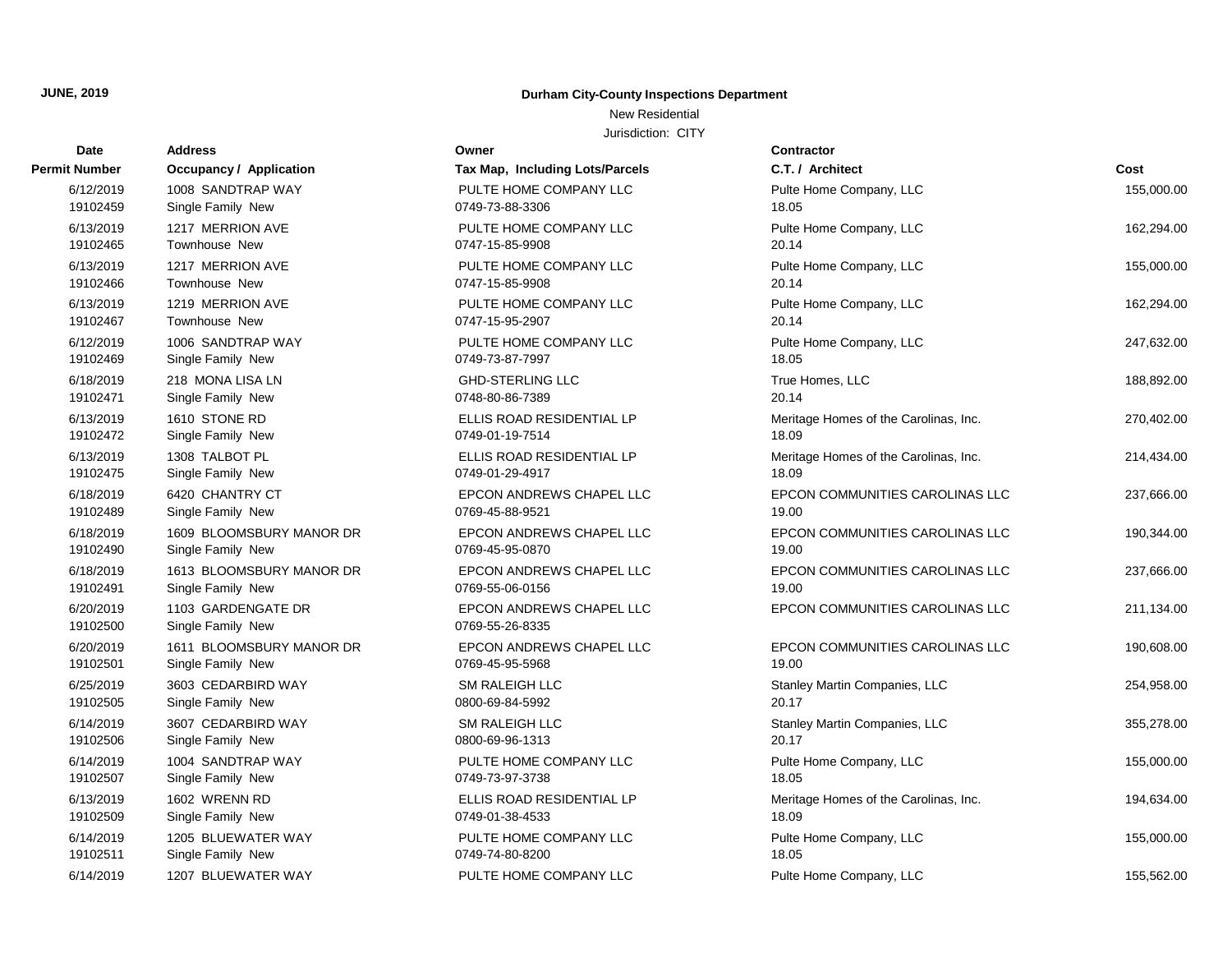New Residential

| Date                  | <b>Address</b>                          | Owner                                                  | <b>Contractor</b>                              |            |
|-----------------------|-----------------------------------------|--------------------------------------------------------|------------------------------------------------|------------|
| <b>Permit Number</b>  | <b>Occupancy / Application</b>          | Tax Map, Including Lots/Parcels                        | C.T. / Architect                               | Cost       |
| 19102512              | Single Family New                       | 0749-74-80-6871                                        | 18.05                                          |            |
| 6/13/2019<br>19102513 | 5 NEWBRIDGE ST<br>Single Family New     | ELLIS ROAD RESIDENTIAL LP<br>0749-01-38-5782           | Meritage Homes of the Carolinas, Inc.<br>18.09 | 169,554.00 |
| 6/14/2019<br>19102514 | 1306 TALBOT PL<br>Single Family New     | ELLIS ROAD RESIDENTIAL LP<br>0749-01-29-3958           | Meritage Homes of the Carolinas, Inc.<br>18.09 | 249,018.00 |
| 6/14/2019<br>19102515 | 815 WATERCOLOR WAY<br>Single Family New | PULTE HOME COMPANY LLC<br>0749-74-81-7909              | SAUSSY BURBANK HOMES GC LLC<br>20.2            | 155,000.00 |
| 6/14/2019<br>19102517 | 1213 BLUEWATER WAY<br>Single Family New | PULTE HOME COMPANY LLC<br>0749-74-82-8512              | Pulte Home Company, LLC<br>18.05               | 184,206.00 |
| 6/14/2019<br>19102518 | 302 SILVERHAWK LN<br>Single Family New  | M/I HOMES OF RALEIGH LLC<br>0769-71-08-0238            | M/I HOMES OF RALEIGH LLC<br>19.00              | 145,300.00 |
| 6/18/2019<br>19102521 | 1310 TAMARISK LN<br>Single Family New   | RREF II-FH NC SIERRA LLC<br>0769-01-27-8882            | Lennar Carolinas, LLC<br>19                    | 215,424.00 |
| 6/18/2019<br>19102523 | 6414 CHANTRY CT<br>Single Family New    | EPCON ANDREWS CHAPEL LLC<br>0769-45-97-5201            | EPCON COMMUNITIES CAROLINAS LLC<br>19.00       | 237,666.00 |
| 6/24/2019<br>19102524 | 6421 CHANTRY CT<br>Single Family New    | EPCON ANDREWS CHAPEL LLC<br>194405-PP181981            | EPCON COMMUNITIES CAROLINAS LLC<br>19.00       | 200,904.00 |
| 6/18/2019<br>19102525 | 1106 GARDENGATE DR<br>Single Family New | EPCON ANDREWS CHAPEL LLC<br>0769-55-34-7772            | EPCON COMMUNITIES CAROLINAS LLC<br>19.00       | 260,436.00 |
| 6/18/2019<br>19102529 | 1104 GARDENGATE DR<br>Single Family New | EPCON ANDREWS CHAPEL LLC<br>0769-55-45-0156            | EPCON COMMUNITIES CAROLINAS LLC<br>19.00       | 243,210.00 |
| 6/27/2019<br>19102533 | 200 SPANIEL DR<br>Townhouse New         | CLAYTON PROPERTIES GROUP INC<br>0759-61-51-5724        | MUNGO HOMES                                    | 143,537.00 |
| 6/27/2019<br>19102534 | 202 SPANIEL DR<br>Townhouse New         | <b>CLAYTON PROPERTIES GROUP INC</b><br>0759-61-51-5429 | <b>MUNGO HOMES</b>                             | 142,352.00 |
| 6/27/2019<br>19102535 | 214 SPANIEL DR<br>Townhouse New         | <b>CLAYTON PROPERTIES GROUP INC</b><br>0759-61-51-5215 | <b>MUNGO HOMES</b>                             | 141,802.00 |
| 6/27/2019<br>19102536 | 206 SPANIEL DR<br>Townhouse New         | CLAYTON PROPERTIES GROUP INC<br>0759-61-51-5011        | <b>MUNGO HOMES</b>                             | 142,352.00 |
| 6/27/2019<br>19102537 | 208 SPANIEL DR<br>Townhouse New         | <b>CLAYTON PROPERTIES GROUP INC</b><br>0759-61-50-5706 | <b>MUNGO HOMES</b>                             | 141,924.00 |
| 6/13/2019<br>19102540 | 112 SPANIEL DR<br>Townhouse New         | CLAYTON PROPERTIES GROUP INC<br>0759-61-53-6028        | <b>MUNGO HOMES</b>                             | 142,352.00 |
| 6/13/2019<br>19102541 | 114 SPANIEL DR<br>Townhouse New         | CLAYTON PROPERTIES GROUP INC<br>0759-61-52-5893        | <b>MUNGO HOMES</b>                             | 143,537.00 |
| 6/13/2019<br>19102542 | 116 SPANIEL DR<br>Townhouse New         | <b>CLAYTON PROPERTIES GROUP INC</b><br>0759-61-52-5579 | <b>MUNGO HOMES</b>                             | 142,352.00 |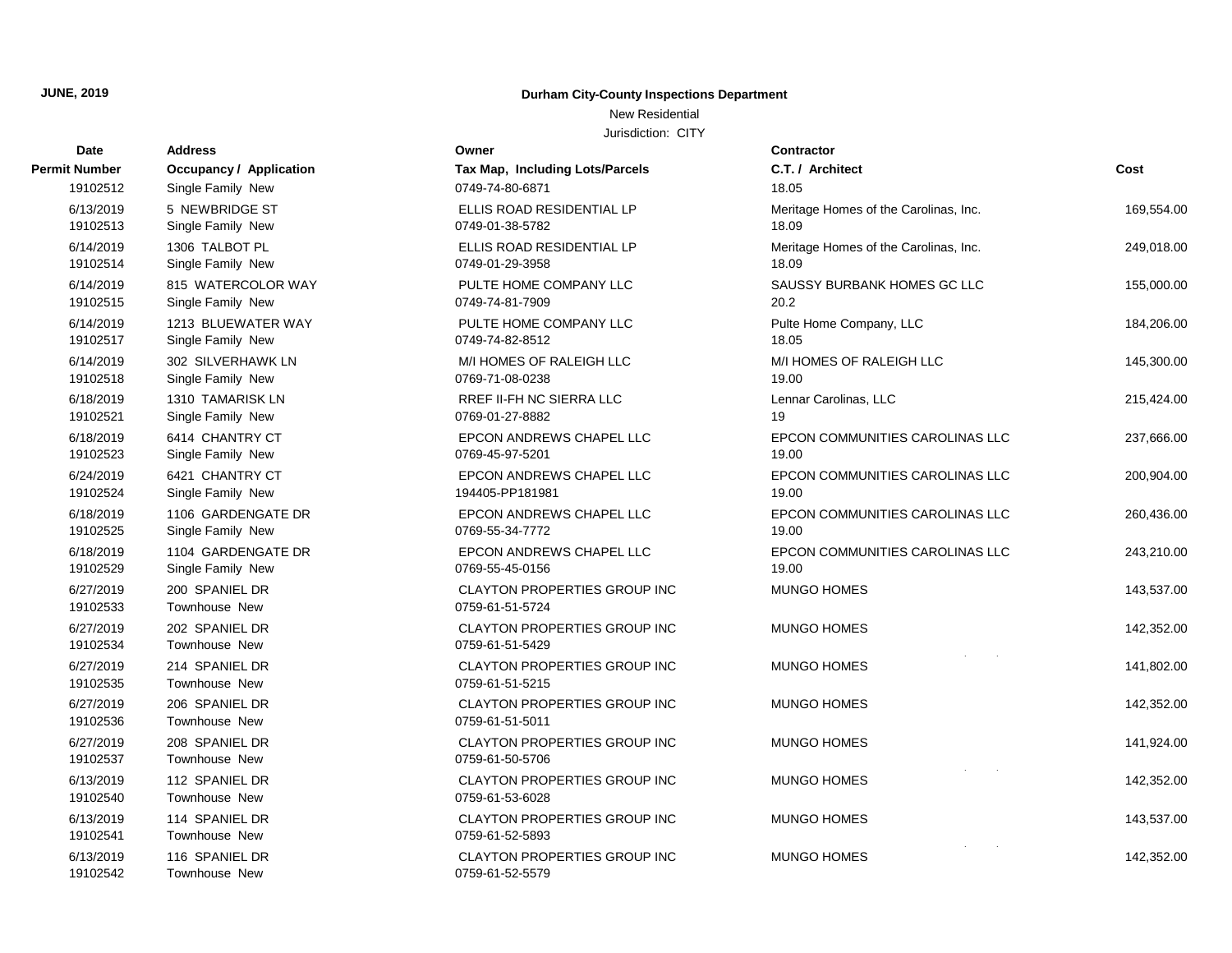New Residential

| Address                 | Owner                                                                                                                                                                                                                                                                                                                                                                                           | Contractor                                                                                                                                                                                                                                                                                                                                                                         |                                                                                                                                                                                                                                                                        |
|-------------------------|-------------------------------------------------------------------------------------------------------------------------------------------------------------------------------------------------------------------------------------------------------------------------------------------------------------------------------------------------------------------------------------------------|------------------------------------------------------------------------------------------------------------------------------------------------------------------------------------------------------------------------------------------------------------------------------------------------------------------------------------------------------------------------------------|------------------------------------------------------------------------------------------------------------------------------------------------------------------------------------------------------------------------------------------------------------------------|
| Occupancy / Application | Tax Map, Including Lots/Parcels                                                                                                                                                                                                                                                                                                                                                                 | C.T. / Architect                                                                                                                                                                                                                                                                                                                                                                   | Cost                                                                                                                                                                                                                                                                   |
| 118 SPANIEL DR          | <b>CLAYTON PROPERTIES GROUP INC</b>                                                                                                                                                                                                                                                                                                                                                             | <b>MUNGO HOMES</b>                                                                                                                                                                                                                                                                                                                                                                 | 141,802.00                                                                                                                                                                                                                                                             |
| <b>Townhouse New</b>    | 0759-61-52-5364                                                                                                                                                                                                                                                                                                                                                                                 |                                                                                                                                                                                                                                                                                                                                                                                    |                                                                                                                                                                                                                                                                        |
| 120 SPANIEL DR          | CLAYTON PROPERTIES GROUP INC                                                                                                                                                                                                                                                                                                                                                                    | <b>MUNGO HOMES</b>                                                                                                                                                                                                                                                                                                                                                                 | 141,924.00                                                                                                                                                                                                                                                             |
| <b>Townhouse New</b>    | 0759-61-52-5150                                                                                                                                                                                                                                                                                                                                                                                 |                                                                                                                                                                                                                                                                                                                                                                                    |                                                                                                                                                                                                                                                                        |
| 301 SHALE CREEK DR      | M/I HOMES OF RALEIGH LLC                                                                                                                                                                                                                                                                                                                                                                        | M/I HOMES OF RALEIGH LLC                                                                                                                                                                                                                                                                                                                                                           | 180,642.00                                                                                                                                                                                                                                                             |
|                         |                                                                                                                                                                                                                                                                                                                                                                                                 |                                                                                                                                                                                                                                                                                                                                                                                    |                                                                                                                                                                                                                                                                        |
| 303 SHALE CREEK DR      | M/I HOMES OF RALEIGH LLC                                                                                                                                                                                                                                                                                                                                                                        | M/I HOMES OF RALEIGH LLC                                                                                                                                                                                                                                                                                                                                                           | 159,786.00                                                                                                                                                                                                                                                             |
|                         |                                                                                                                                                                                                                                                                                                                                                                                                 |                                                                                                                                                                                                                                                                                                                                                                                    |                                                                                                                                                                                                                                                                        |
|                         | M/I HOMES OF RALEIGH LLC                                                                                                                                                                                                                                                                                                                                                                        | M/I HOMES OF RALEIGH LLC                                                                                                                                                                                                                                                                                                                                                           | 173,976.00                                                                                                                                                                                                                                                             |
|                         |                                                                                                                                                                                                                                                                                                                                                                                                 |                                                                                                                                                                                                                                                                                                                                                                                    |                                                                                                                                                                                                                                                                        |
|                         |                                                                                                                                                                                                                                                                                                                                                                                                 |                                                                                                                                                                                                                                                                                                                                                                                    | 180,642.00                                                                                                                                                                                                                                                             |
|                         |                                                                                                                                                                                                                                                                                                                                                                                                 |                                                                                                                                                                                                                                                                                                                                                                                    |                                                                                                                                                                                                                                                                        |
|                         |                                                                                                                                                                                                                                                                                                                                                                                                 |                                                                                                                                                                                                                                                                                                                                                                                    | 244,200.00                                                                                                                                                                                                                                                             |
|                         |                                                                                                                                                                                                                                                                                                                                                                                                 |                                                                                                                                                                                                                                                                                                                                                                                    |                                                                                                                                                                                                                                                                        |
|                         |                                                                                                                                                                                                                                                                                                                                                                                                 |                                                                                                                                                                                                                                                                                                                                                                                    | 164,406.00                                                                                                                                                                                                                                                             |
|                         |                                                                                                                                                                                                                                                                                                                                                                                                 |                                                                                                                                                                                                                                                                                                                                                                                    |                                                                                                                                                                                                                                                                        |
|                         |                                                                                                                                                                                                                                                                                                                                                                                                 |                                                                                                                                                                                                                                                                                                                                                                                    | 151,272.00                                                                                                                                                                                                                                                             |
|                         |                                                                                                                                                                                                                                                                                                                                                                                                 |                                                                                                                                                                                                                                                                                                                                                                                    | 167,640.00                                                                                                                                                                                                                                                             |
|                         |                                                                                                                                                                                                                                                                                                                                                                                                 | 19                                                                                                                                                                                                                                                                                                                                                                                 |                                                                                                                                                                                                                                                                        |
|                         |                                                                                                                                                                                                                                                                                                                                                                                                 |                                                                                                                                                                                                                                                                                                                                                                                    | 186,186.00                                                                                                                                                                                                                                                             |
| <b>Townhouse New</b>    | 0757-08-63-4980                                                                                                                                                                                                                                                                                                                                                                                 | 20.14                                                                                                                                                                                                                                                                                                                                                                              |                                                                                                                                                                                                                                                                        |
|                         |                                                                                                                                                                                                                                                                                                                                                                                                 |                                                                                                                                                                                                                                                                                                                                                                                    | 155,298.00                                                                                                                                                                                                                                                             |
| Single Family New       | 0757-08-63-1989                                                                                                                                                                                                                                                                                                                                                                                 | 20.14                                                                                                                                                                                                                                                                                                                                                                              |                                                                                                                                                                                                                                                                        |
| 5119 JESSIP ST          | LENNAR CAROLINAS LLC                                                                                                                                                                                                                                                                                                                                                                            | Lennar Carolinas, LLC                                                                                                                                                                                                                                                                                                                                                              | 155,258.00                                                                                                                                                                                                                                                             |
| <b>Townhouse New</b>    | 0757-08-54-9054                                                                                                                                                                                                                                                                                                                                                                                 | 20.14                                                                                                                                                                                                                                                                                                                                                                              |                                                                                                                                                                                                                                                                        |
| 5121 JESSIP ST          | LENNAR CAROLINAS LLC                                                                                                                                                                                                                                                                                                                                                                            | Lennar Carolinas, LLC                                                                                                                                                                                                                                                                                                                                                              | 186,384.00                                                                                                                                                                                                                                                             |
| <b>Townhouse New</b>    | 0757-08-54-6019                                                                                                                                                                                                                                                                                                                                                                                 | 20.14                                                                                                                                                                                                                                                                                                                                                                              |                                                                                                                                                                                                                                                                        |
| 304 SILVERHAWK LN       | M/I HOMES OF RALEIGH LLC                                                                                                                                                                                                                                                                                                                                                                        | M/I HOMES OF RALEIGH LLC                                                                                                                                                                                                                                                                                                                                                           | 149,754.00                                                                                                                                                                                                                                                             |
| Single Family New       | 0769-71-08-5206                                                                                                                                                                                                                                                                                                                                                                                 | 19.00                                                                                                                                                                                                                                                                                                                                                                              |                                                                                                                                                                                                                                                                        |
| 211 MAYWEED DR          | PULTE HOME COMPANY LLC                                                                                                                                                                                                                                                                                                                                                                          | Pulte Home Company, LLC                                                                                                                                                                                                                                                                                                                                                            | 249,018.00                                                                                                                                                                                                                                                             |
| Single Family New       | 0811-13-12-8948                                                                                                                                                                                                                                                                                                                                                                                 | 20.17                                                                                                                                                                                                                                                                                                                                                                              |                                                                                                                                                                                                                                                                        |
| 1209 BLUEWATER WAY      | PULTE HOME COMPANY LLC                                                                                                                                                                                                                                                                                                                                                                          | Pulte Home Company, LLC                                                                                                                                                                                                                                                                                                                                                            | 160,116.00                                                                                                                                                                                                                                                             |
|                         |                                                                                                                                                                                                                                                                                                                                                                                                 |                                                                                                                                                                                                                                                                                                                                                                                    |                                                                                                                                                                                                                                                                        |
| 1103 LOTUS LILLY DR     | MERITAGE HOMES OF THE                                                                                                                                                                                                                                                                                                                                                                           | Meritage Homes of the Carolinas, Inc.                                                                                                                                                                                                                                                                                                                                              | 214,566.00                                                                                                                                                                                                                                                             |
|                         |                                                                                                                                                                                                                                                                                                                                                                                                 |                                                                                                                                                                                                                                                                                                                                                                                    |                                                                                                                                                                                                                                                                        |
| 1105 LOTUS LILLY DR     | MERITAGE HOMES OF THE                                                                                                                                                                                                                                                                                                                                                                           | Meritage Homes of the Carolinas, Inc.                                                                                                                                                                                                                                                                                                                                              | 146,718.00                                                                                                                                                                                                                                                             |
|                         | <b>Townhouse New</b><br><b>Townhouse New</b><br>305 SHALE CREEK DR<br>Townhouse New<br>307 SHALE CREEK DR<br><b>Townhouse New</b><br>202 MICHELANGELO PL<br>Single Family New<br>1027 CATCH FLY LN<br><b>Townhouse New</b><br>1111 FARM LEAF DR<br>Single Family New<br>1115 FARM LEAF DR<br>Single Family New<br>5115 JESSIP ST<br>5117 JESSIP ST<br>Single Family New<br><b>Townhouse New</b> | 0769-50-87-5459<br>0769-50-87-6124<br>0769-50-86-6896<br>M/I HOMES OF RALEIGH LLC<br>0769-50-86-7552<br><b>GHD-STERLING LLC</b><br>0748-04-90-3707<br>MERITAGE HOMES OF THE<br>0728-03-44-4055<br>RREF II-FH NC SIERRA LLC<br>0769-01-19-3117<br>RREF II-FH NC SIERRA LLC<br>0769-01-19-3231<br>LENNAR CAROLINAS LLC<br>LENNAR CAROLINAS LLC<br>0749-74-81-6441<br>0728-04-53-3943 | 19.00<br>19.00<br>19.00<br>M/I HOMES OF RALEIGH LLC<br>19.00<br>True Homes, LLC<br>20.14<br>Meritage Homes of the Carolinas, Inc.<br>20.13<br>Lennar Carolinas, LLC<br>19<br>Lennar Carolinas, LLC<br>Lennar Carolinas, LLC<br>Lennar Carolinas, LLC<br>18.05<br>20.13 |

| Permit Number | <b>Occupancy / Application</b> | Tax Map, Including Lots/Parcels     |
|---------------|--------------------------------|-------------------------------------|
| 6/13/2019     | 118 SPANIEL DR                 | <b>CLAYTON PROPERTIES GROUP INC</b> |
| 19102543      | Townhouse New                  | 0759-61-52-5364                     |
| 6/13/2019     | 120 SPANIEL DR                 | <b>CLAYTON PROPERTIES GROUP INC</b> |
| 19102544      | <b>Townhouse New</b>           | 0759-61-52-5150                     |
| 6/18/2019     | 301 SHALE CREEK DR             | M/I HOMES OF RALEIGH LLC            |
| 19102560      | Townhouse New                  | 0769-50-87-5459                     |
| 6/18/2019     | 303 SHALE CREEK DR             | M/I HOMES OF RALEIGH LLC            |
| 19102561      | <b>Townhouse New</b>           | 0769-50-87-6124                     |
| 6/18/2019     | 305 SHALE CREEK DR             | M/I HOMES OF RALEIGH LLC            |
| 19102562      | <b>Townhouse New</b>           | 0769-50-86-6896                     |
| 6/18/2019     | 307 SHALE CREEK DR             | M/I HOMES OF RALEIGH LLC            |
| 19102563      | <b>Townhouse New</b>           | 0769-50-86-7552                     |
| 6/20/2019     | 202 MICHELANGELO PL            | <b>GHD-STERLING LLC</b>             |
| 19102571      | Single Family New              | 0748-04-90-3707                     |
| 6/18/2019     | 1027 CATCH FLY LN              | MERITAGE HOMES OF THE               |
| 19102574      | Townhouse New                  | 0728-03-44-4055                     |
| 6/18/2019     | 1111 FARM LEAF DR              | RREF II-FH NC SIERRA LLC            |
| 19102579      | Single Family New              | 0769-01-19-3117                     |
| 6/18/2019     | 1115 FARM LEAF DR              | RREF II-FH NC SIERRA LLC            |
| 19102580      | Single Family New              | 0769-01-19-3231                     |
| 6/18/2019     | 5115 JESSIP ST                 | LENNAR CAROLINAS LLC                |
| 19102581      | <b>Townhouse New</b>           | 0757-08-63-4980                     |
| 6/18/2019     | 5117 JESSIP ST                 | LENNAR CAROLINAS LLC                |
| 19102582      | Single Family New              | 0757-08-63-1989                     |
| 6/18/2019     | 5119 JESSIP ST                 | LENNAR CAROLINAS LLC                |
| 19102583      | Townhouse New                  | 0757-08-54-9054                     |
| 6/18/2019     | 5121 JESSIP ST                 | LENNAR CAROLINAS LLC                |
| 19102584      | Townhouse New                  | 0757-08-54-6019                     |
| 6/18/2019     | 304 SILVERHAWK LN              | M/I HOMES OF RALEIGH LLC            |
| 19102588      | Single Family New              | 0769-71-08-5206                     |
| 6/21/2019     | 211 MAYWEED DR                 | PULTE HOME COMPANY LLC              |
| 19102605      | Single Family New              | 0811-13-12-8948                     |
| 6/21/2019     | 1209 BLUEWATER WAY             | PULTE HOME COMPANY LLC              |
| 19102606      | Single Family New              | 0749-74-81-6441                     |
| 6/21/2019     | 1103 LOTUS LILLY DR            | MERITAGE HOMES OF THE               |
| 19102608      | <b>Townhouse New</b>           | 0728-04-53-3943                     |
| 6/21/2019     | 1105 LOTUS LILLY DR            | <b>MERITAGE HOMES OF THE</b>        |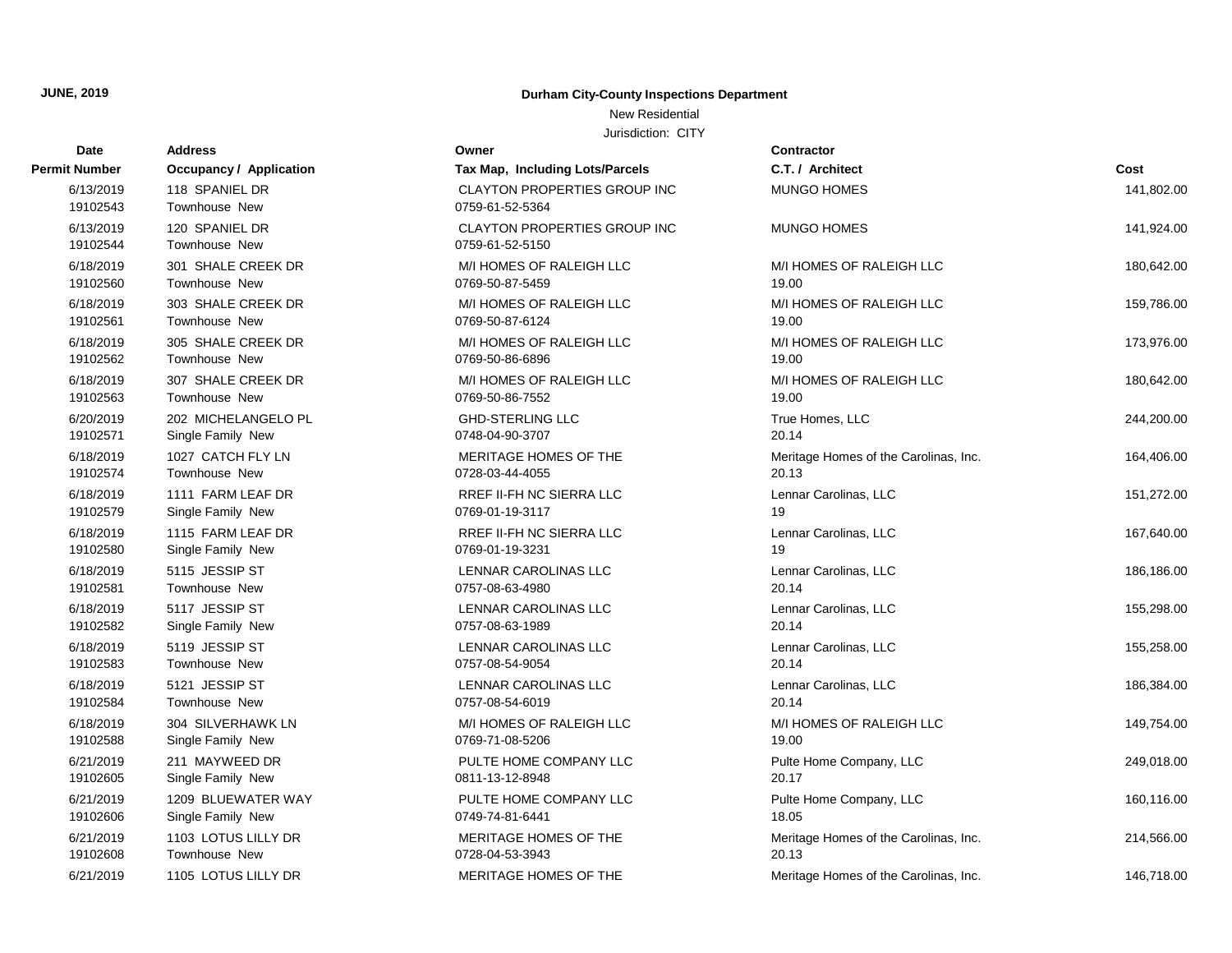New Residential

| Date          | <b>Address</b>                 | Owner                               | Contractor       |
|---------------|--------------------------------|-------------------------------------|------------------|
| Permit Number | <b>Occupancy / Application</b> | Tax Map, Including Lots/Parcels     | C.T. / Arch      |
| 19102609      | Townhouse New                  | 0728-04-53-3930                     | 20.13            |
| 6/21/2019     | 1107 LOTUS LILLY DR            | MERITAGE HOMES OF THE               | Meritage Ho      |
| 19102610      | Townhouse New                  | 0728-04-53-3827                     | 20.13            |
| 6/24/2019     | 125 RAPHAEL PL                 | <b>GHD-STERLING LLC</b>             | <b>True Home</b> |
| 19102618      | Single Family New              | 0748-80-93-6740                     | 20.14            |
| 6/24/2019     | 6305 CHANTRY CT                | EPCON ANDREWS CHAPEL LLC            | <b>EPCON CO</b>  |
| 19102620      | Single Family New              | 0769-55-57-6119                     | 19.00            |
| 6/21/2019     | 1109 FARM LEAF DR              | RREF II-FH NC SIERRA LLC            | Lennar Car       |
| 19102624      | Single Family New              | 0769-01-19-3102                     | 19               |
| 6/21/2019     | 1106 PONDFIELD WAY             | <b>TAYLOR MORRISON OF CAROLINAS</b> | <b>TAYLOR M</b>  |
| 19102628      | Single Family New              | 0728-22-45-6590                     | 20.12            |
| 6/24/2019     | 5107 JESSIP ST                 | LENNAR CAROLINAS LLC                | Lennar Car       |
| 19102634      | Townhouse New                  | 0757-08-73-4740                     | 20.14            |
| 6/24/2019     | 5109 JESSIP ST                 | LENNAR CAROLINAS LLC                | Lennar Car       |
| 19102635      | Townhouse New                  | 0757-08-73-1630                     | 20.14            |
| 6/24/2019     | 5111 JESSIP ST                 | LENNAR CAROLINAS LLC                | Lennar Car       |
| 19102636      | Townhouse New                  | 0757-08-63-8639                     | 20.14            |
| 6/25/2019     | 4 NEWBRIDGE ST                 | ELLIS ROAD RESIDENTIAL LP           | Meritage H       |
| 19102646      | Single Family New              | 0749-01-38-4724                     | 18.09            |
| 6/25/2019     | 3 NEWBRIDGE ST                 | ELLIS ROAD RESIDENTIAL LP           | Meritage Ho      |
| 19102647      | Single Family New              | 0749-01-38-5788                     | 18.09            |
| 6/25/2019     | 1028 JANISKEE RD               | ELLIS ROAD RESIDENTIAL LP           | Meritage H       |
| 19102649      | Single Family New              | 0749-01-29-2879                     | 18.09            |
| 6/25/2019     | 1505 STONE RD                  | ELLIS ROAD RESIDENTIAL LP           | Meritage He      |
| 19102650      | Single Family New              | 0749-01-29-0913                     | 18.09            |
| 6/25/2019     | 422 JEROME RD                  | <b>B WALLACE DESIGN &amp;</b>       | WALLACE,         |
| 19102662      | Single Family New              | 0739-17-72-5506                     | 20.26            |
| 6/28/2019     | 1110 HOMECOMING WAY            | LENNAR CAROLINAS LLC                | Lennar Car       |
| 19102667      | Single Family New              | 0851-38-00-7948                     | 18.04            |
| 6/28/2019     | 1255 HOMECOMING WAY            | LENNAR CAROLINAS LLC                | Lennar Car       |
| 19102668      | Single Family New              | 0851-37-75-0224                     | 18.04            |
| 6/28/2019     | 1114 HOMECOMING WAY            | LENNAR CAROLINAS LLC                | Lennar Car       |
| 19102669      | Single Family New              | 0851-38-11-5051                     | 18.04            |
| 6/28/2019     | 1204 HOMECOMING WAY            | LENNAR CAROLINAS LLC                | Lennar Car       |
| 19102670      | Single Family New              | 0851-38-21-4013                     | 18.04            |
| 6/25/2019     | 1130 LONGITUDE DR              | <b>D R HORTON INC</b>               | D.R. Hortor      |
| 19102672      | Townhouse New                  | 0830-21-91-0314                     | 20.10            |

| Owner                               | Contr       |
|-------------------------------------|-------------|
| Tax Map, Including Lots/Parcels     | C.T. I      |
| 0728-04-53-3930                     | 20.13       |
| <b>MERITAGE HOMES OF THE</b>        | Merita      |
| 0728-04-53-3827                     | 20.13       |
| <b>GHD-STERLING LLC</b>             | True H      |
| 0748-80-93-6740                     | 20.14       |
| <b>EPCON ANDREWS CHAPEL LLC</b>     | EPCO        |
| 0769-55-57-6119                     | 19.00       |
| RREF II-FH NC SIERRA LLC            | Lenna       |
| 0769-01-19-3102                     | 19          |
| <b>TAYLOR MORRISON OF CAROLINAS</b> | <b>TAYL</b> |
| 0728-22-45-6590                     | 20.12       |
| <b>LENNAR CAROLINAS LLC</b>         | Lenna       |
| 0757-08-73-4740                     | 20.14       |
| <b>LENNAR CAROLINAS LLC</b>         | Lenna       |
| 0757-08-73-1630                     | 20.14       |
| <b>LENNAR CAROLINAS LLC</b>         | Lenna       |
| 0757-08-63-8639                     | 20.14       |
| ELLIS ROAD RESIDENTIAL LP           | Merita      |
| 0749-01-38-4724                     | 18.09       |
| ELLIS ROAD RESIDENTIAL LP           | Merita      |
| 0749-01-38-5788                     | 18.09       |
| ELLIS ROAD RESIDENTIAL LP           | Merita      |
| 0749-01-29-2879                     | 18.09       |
| ELLIS ROAD RESIDENTIAL LP           | Merita      |
| 0749-01-29-0913                     | 18.09       |
| <b>B WALLACE DESIGN &amp;</b>       | WALL        |
| 0739-17-72-5506                     | 20.26       |
| <b>LENNAR CAROLINAS LLC</b>         | Lenna       |
| 0851-38-00-7948                     | 18.04       |
| <b>LENNAR CAROLINAS LLC</b>         | Lenna       |
| 0851-37-75-0224                     | 18.04       |
| <b>LENNAR CAROLINAS LLC</b>         | Lenna       |
| 0851-38-11-5051                     | 18.04       |
| <b>LENNAR CAROLINAS LLC</b>         | Lenna       |
| 0851-38-21-4013                     | 18.04       |
| D R HORTON INC                      | D.R. H      |
| 0830-21-91-0314                     | 20.10       |

| Number                | <b>Occupancy / Application</b>     | Tax Map, Including Lots/Parcels     | C.T. / Architect                      | Cost       |
|-----------------------|------------------------------------|-------------------------------------|---------------------------------------|------------|
| 19102609              | Townhouse New                      | 0728-04-53-3930                     | 20.13                                 |            |
| 6/21/2019             | 1107 LOTUS LILLY DR                | MERITAGE HOMES OF THE               | Meritage Homes of the Carolinas, Inc. | 183,282.00 |
| 19102610              | Townhouse New                      | 0728-04-53-3827                     | 20.13                                 |            |
| 6/24/2019             | 125 RAPHAEL PL                     | <b>GHD-STERLING LLC</b>             | True Homes, LLC                       | 210,606.00 |
| 19102618              | Single Family New                  | 0748-80-93-6740                     | 20.14                                 |            |
| 6/24/2019             | 6305 CHANTRY CT                    | EPCON ANDREWS CHAPEL LLC            | EPCON COMMUNITIES CAROLINAS LLC       | 200,046.00 |
| 19102620              | Single Family New                  | 0769-55-57-6119                     | 19.00                                 |            |
| 6/21/2019             | 1109 FARM LEAF DR                  | RREF II-FH NC SIERRA LLC            | Lennar Carolinas, LLC                 | 156,308.00 |
| 19102624              | Single Family New                  | 0769-01-19-3102                     | 19                                    |            |
| 6/21/2019             | 1106 PONDFIELD WAY                 | <b>TAYLOR MORRISON OF CAROLINAS</b> | TAYLOR MORRISON OF CAROLINAS, INC.    | 208,362.00 |
| 19102628              | Single Family New                  | 0728-22-45-6590                     | 20.12                                 |            |
| 6/24/2019             | 5107 JESSIP ST                     | LENNAR CAROLINAS LLC                | Lennar Carolinas, LLC                 | 179,506.00 |
| 19102634              | Townhouse New                      | 0757-08-73-4740                     | 20.14                                 |            |
| 6/24/2019             | 5109 JESSIP ST                     | LENNAR CAROLINAS LLC                | Lennar Carolinas, LLC                 | 158,202.00 |
| 19102635              | Townhouse New                      | 0757-08-73-1630                     | 20.14                                 |            |
| 6/24/2019             | 5111 JESSIP ST                     | LENNAR CAROLINAS LLC                | Lennar Carolinas, LLC                 | 179,784.00 |
| 19102636              | Townhouse New                      | 0757-08-63-8639                     | 20.14                                 |            |
| 6/25/2019             | 4 NEWBRIDGE ST                     | ELLIS ROAD RESIDENTIAL LP           | Meritage Homes of the Carolinas, Inc. | 169,488.00 |
| 19102646              | Single Family New                  | 0749-01-38-4724                     | 18.09                                 |            |
| 6/25/2019             | 3 NEWBRIDGE ST                     | ELLIS ROAD RESIDENTIAL LP           | Meritage Homes of the Carolinas, Inc. | 154,572.00 |
| 19102647              | Single Family New                  | 0749-01-38-5788                     | 18.09                                 |            |
| 6/25/2019             | 1028 JANISKEE RD                   | ELLIS ROAD RESIDENTIAL LP           | Meritage Homes of the Carolinas, Inc. | 245,322.00 |
| 19102649              | Single Family New                  | 0749-01-29-2879                     | 18.09                                 |            |
| 6/25/2019             | 1505 STONE RD                      | ELLIS ROAD RESIDENTIAL LP           | Meritage Homes of the Carolinas, Inc. | 230,604.00 |
| 19102650              | Single Family New                  | 0749-01-29-0913                     | 18.09                                 |            |
| 6/25/2019             | 422 JEROME RD                      | <b>B WALLACE DESIGN &amp;</b>       | WALLACE, B. DESIGN & CONSTRUCTION     | 195,000.00 |
| 19102662              | Single Family New                  | 0739-17-72-5506                     | 20.26                                 |            |
| 6/28/2019             | 1110 HOMECOMING WAY                | LENNAR CAROLINAS LLC                | Lennar Carolinas, LLC                 | 152,658.00 |
| 19102667              | Single Family New                  | 0851-38-00-7948                     | 18.04                                 |            |
| 6/28/2019             | 1255 HOMECOMING WAY                | LENNAR CAROLINAS LLC                | Lennar Carolinas, LLC                 | 152,658.00 |
| 19102668              | Single Family New                  | 0851-37-75-0224                     | 18.04                                 |            |
| 6/28/2019             | 1114 HOMECOMING WAY                | LENNAR CAROLINAS LLC                | Lennar Carolinas, LLC                 | 154,242.00 |
| 19102669              | Single Family New                  | 0851-38-11-5051                     | 18.04                                 |            |
| 6/28/2019             | 1204 HOMECOMING WAY                | LENNAR CAROLINAS LLC                | Lennar Carolinas, LLC                 | 154,242.00 |
| 19102670              | Single Family New                  | 0851-38-21-4013                     | 18.04                                 |            |
| 6/25/2019<br>10102672 | 1130 LONGITUDE DR<br>Townhouse Now | D R HORTON INC<br>0220 21 01 0214   | D.R. Horton, Inc., T/A Emerald Homes  | 135,498.00 |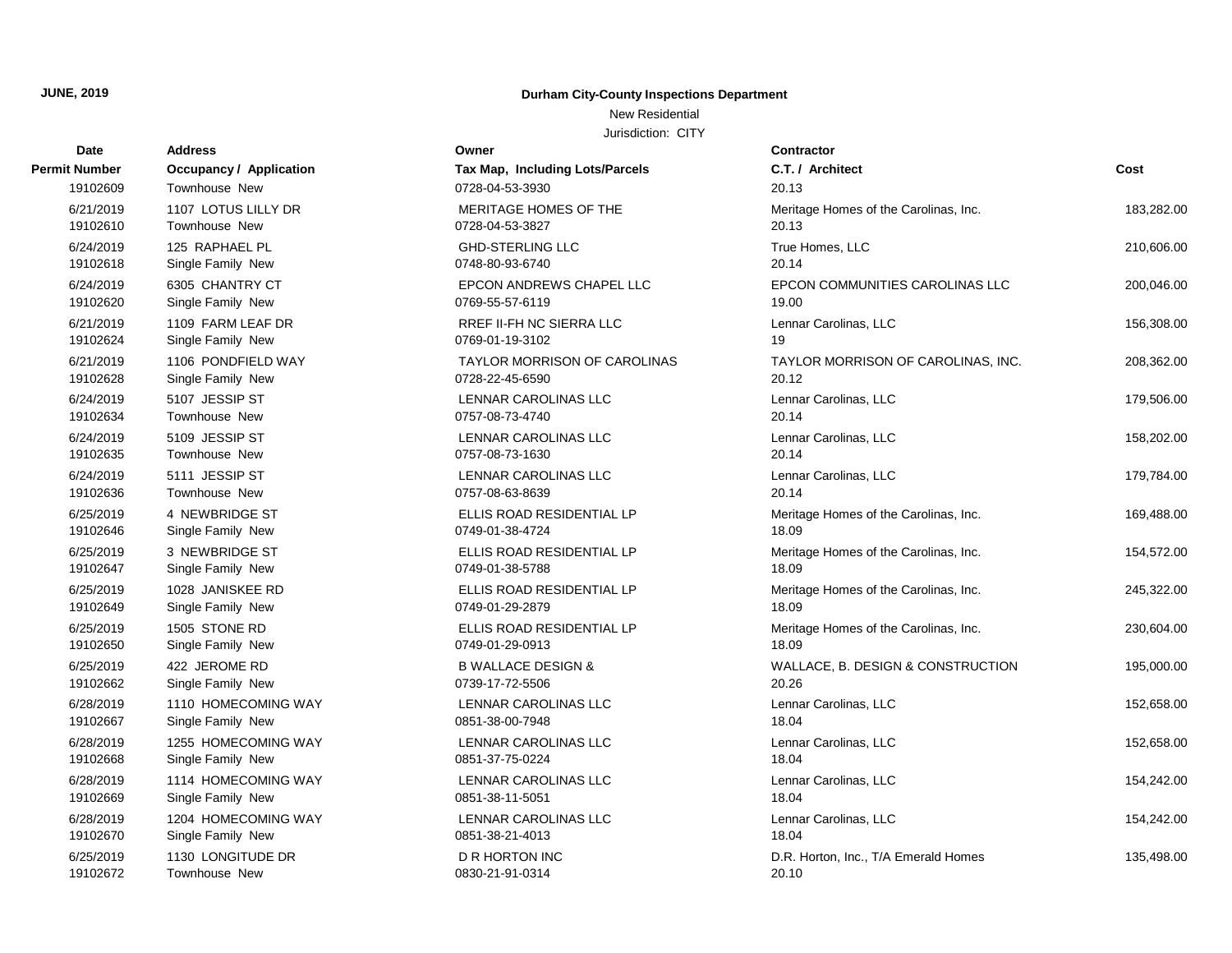New Residential

Jurisdiction: CITY

| Date      | <b>Address</b>                 | Owner                           | <b>Contractor</b>                    |            |
|-----------|--------------------------------|---------------------------------|--------------------------------------|------------|
| t Number  | <b>Occupancy / Application</b> | Tax Map, Including Lots/Parcels | C.T. / Architect                     | Cost       |
| 6/25/2019 | 1132 LONGITUDE DR              | <b>D R HORTON INC</b>           | D.R. Horton, Inc., T/A Emerald Homes | 130,878.00 |
| 19102673  | Townhouse New                  | 0830-21-81-6361                 | 20.10                                |            |
| 6/25/2019 | 1134 LONGITUDE DR              | <b>D R HORTON INC</b>           | D.R. Horton, Inc., T/A Emerald Homes | 130,878.00 |
| 19102674  | Townhouse New                  | 0830-21-81-4254                 | 20.10                                |            |
| 6/25/2019 | 1136 LONGITUDE DR              | D R HORTON INC                  | D.R. Horton, Inc., T/A Emerald Homes | 135,498.00 |
| 19102675  | Townhouse New                  | 0830-21-81-1186                 | 20.10                                |            |
| 6/28/2019 | 1108 HOMECOMING WAY            | LORBACHER WANDA D               | Lennar Carolinas, LLC                | 152,658.00 |
| 19102676  | Single Family New              | 0851-38-00-3937                 | 18.04                                |            |
| 6/28/2019 | 1113 HOMECOMING WAY            | LORBACHER WANDA D               | Lennar Carolinas, LLC                | 152,658.00 |
| 19102677  | Single Family New              | 0851-38-12-1548                 | 18.04                                |            |
| 6/28/2019 | 1202 HOMECOMING WAY            | LORBACHER WANDA D               | Lennar Carolinas, LLC                | 154,242.00 |
| 19102678  | Single Family New              | 0851-38-11-9073                 | 18.04                                |            |
| 6/27/2019 | 1109 HOMECOMING WAY            | LENNAR CAROLINAS LLC            | Lennar Carolinas, LLC                | 154,902.00 |
| 19102690  | Single Family New              | 0851-38-02-3524                 | 18.04                                |            |
| 6/28/2019 | 1111 HOMECOMING WAY            | LENNAR CAROLINAS LLC            | Lennar Carolinas, LLC                | 154,242.00 |
| 19102691  | Single Family New              | 0851-38-02-7516                 | 18.04                                |            |
| 6/25/2019 | 1206 BLUEWATER WAY             | PULTE HOME COMPANY LLC          | Pulte Home Company, LLC              | 170,214.00 |
| 19102698  | Single Family New              | 0749-84-02-5052                 | 18.05                                |            |
| 6/27/2019 | 1202 BLUEWATER WAY             | PULTE HOME COMPANY LLC          | Pulte Home Company, LLC              | 186,582.00 |
| 19102707  | Single Family New              | 0749-84-00-4823                 | 18.05                                |            |
| 6/27/2019 | 1204 BLUEWATER WAY             | PULTE HOME COMPANY LLC          | Pulte Home Company, LLC              | 170,219.00 |
| 19102708  | Single Family New              | 0749-84-01-3486                 | 18.05                                |            |
| 6/27/2019 | 104 MICHELANGELO PL            | <b>GHD-STERLING LLC</b>         | True Homes, LLC                      | 241,824.00 |
| 19102711  | Single Family New              | 0748-04-90-5711                 | 20.14                                |            |
| 6/27/2019 | 6108 LAKEFRONT ST              | PULTE HOME COMPANY LLC          | Pulte Home Company, LLC              | 193,910.00 |
| 19102713  | Single Family New              | 0749-84-11-8298                 | 18.05                                |            |
| 6/27/2019 | 1308 TAMARISK LN               | RREF II-FH NC SIERRA LLC        | Lennar Carolinas, LLC                | 216,480.00 |
| 19102714  | Single Family New              | 0769-01-27-8822                 | 19                                   |            |
| 6/27/2019 | 1105 FARM LEAF DR              | <b>RREF II-FH NC SIERRA LLC</b> | Lennar Carolinas, LLC                | 158,466.00 |
| 19102715  | Single Family New              | 0769-01-19-2072                 | 19                                   |            |
| 6/27/2019 | 1107 FARM LEAF DR              | RREF II-FH NC SIERRA LLC        | Lennar Carolinas, LLC                | 144,672.00 |
| 19102716  | Single Family New              | 0769-01-19-2097                 | 19                                   |            |
| 6/28/2019 | 1131 LONGITUDE DR              | D R HORTON INC                  | D.R. Horton, Inc., T/A Emerald Homes | 135,498.00 |
| 19102728  | <b>Townhouse New</b>           | 0830-21-90-3058                 | 20.10                                |            |
| 6/28/2019 | 1133 LONGITUDE DR              | <b>D R HORTON INC</b>           | D.R. Horton, Inc., T/A Emerald Homes | 130,878.00 |
| 19102729  | Townhouse New                  | 0830-21-90-0064                 | 20.10                                |            |
| 6/28/2019 | 1135 LONGITUDE DR              | <b>D R HORTON INC</b>           | D.R. Horton, Inc., T/A Emerald Homes | 130,878.00 |
|           |                                |                                 |                                      |            |

# **Permit Number •• COCCUPANCY / Application •• Tax Map** 19102675 Townhouse New 0830-21-81-1186 20.10 19102674 Townhouse New 200830-21-19102677 Single Family New 0851-38-19102676 Single Family New 0851-38-19102690 Single Family New 0851-38-19102678 Single Family New 0851-38-19102698 Single Family New 0749-84-19102691 Single Family New 0851-38-19102708 Single Family New 0749-84-19102707 Single Family New 0749-84-19102713 Single Family New 0749-84-19102711 Single Family New 0748-04-19102715 Single Family New 0769-01-19102714 Single Family New 0769-01-19102728 Townhouse New 2010 2021-00-3058 21-19102716 Single Family New 0769-01-19102729 Townhouse New 200830-21-